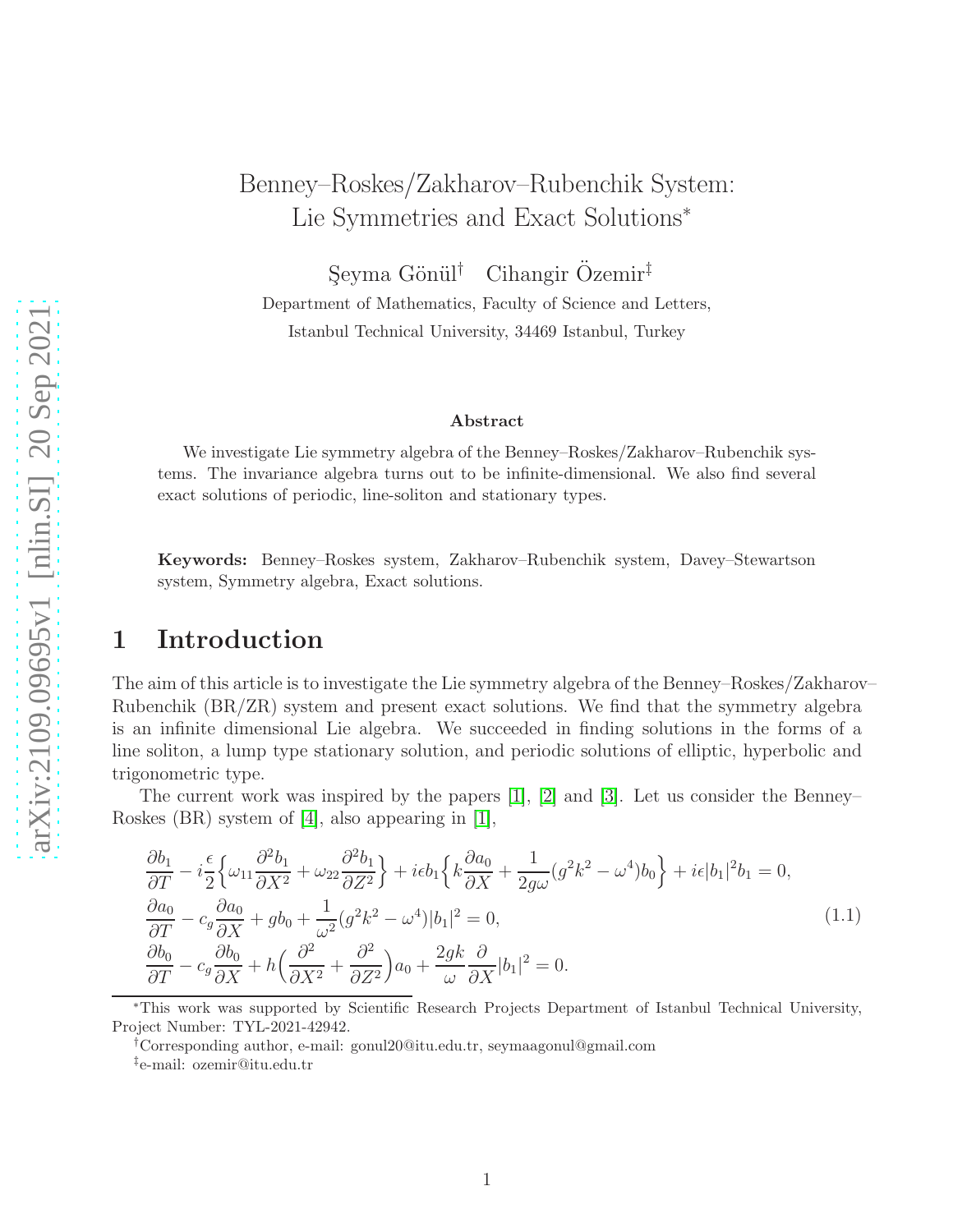Let us replace  $b_1 \to \psi$ ,  $a_0 \to \varphi$ ,  $b_0 \to \rho$ ,  $T \to t$ ,  $X \to z$ ,  $Z \to x$ , which gives

<span id="page-1-1"></span>
$$
i\psi_t + \frac{\epsilon}{2}\omega_{22}\psi_{xx} + \frac{\epsilon}{2}\omega_{11}\psi_{zz} = \epsilon |\psi|^2 \psi + \frac{\epsilon}{2g\omega}(g^2 k^2 - \omega^4)\rho\psi + \epsilon k \varphi_z \psi,
$$
  
\n
$$
\rho_t - c_g \rho_z + h(\varphi_{xx} + \varphi_{zz}) + \frac{2gk}{\omega}(|\psi|^2)_z = 0,
$$
  
\n
$$
\varphi_t - c_g \varphi_z + g\rho + \frac{1}{\omega^2}(g^2 k^2 - \omega^4)|\psi|^2 = 0.
$$
\n(1.2)

Hence it is seen that seen that the BR system identical to the Zakharov–Rubenchik (ZR) system also given in [\[1\]](#page-15-0)

<span id="page-1-0"></span>
$$
i\psi_t + \sigma_1 \psi_{xx} + \epsilon \psi_{zz} = \sigma_2 |\psi|^2 \psi + W \rho \psi + W D \varphi_z \psi,
$$
  
\n
$$
\rho_t + \sigma_3 \rho_z + \varphi_{xx} + \varphi_{zz} + D(|\psi|^2)_z = 0,
$$
  
\n
$$
\varphi_t + \sigma_3 \varphi_z + \frac{1}{M} \rho + |\psi|^2 = 0.
$$
\n(1.3)

We refer to |1| for the physical meanings of the parameters and the dependent variables in [\(1.1\)](#page-0-0) and [\(1.3\)](#page-1-0).

The BR system [\(1.1\)](#page-0-0) was derived in 1969 by Benney and Roskes in the context of gravity waves [\[4\]](#page-15-3). Zakharov and Rubenchik [\[5\]](#page-15-4) derived the ZR system describing the interaction of a spectrally narrow small amplitude high frequency wave packet with a low frequency oscillations of acoustic type. We take the  $\text{ZR}$  system  $(1.3)$  from  $[1]$ , and the derivation and physical background of the system can be found in [\[6\]](#page-15-5) with details.

Saut and Ponce [\[1\]](#page-15-0) reduced the BR/ZR system to a nonlinear Schrodinger equation with nonlinear terms involving nonlocal terms and derivatives of the unknown and they studied the local well-posedness of the Cauchy problem. Luong et al. handles the Cauchy problem again for the two and three-dimensional Zakharov–Rubenchik system and they analyse its perturbation by a line soliton [\[2\]](#page-15-1). Quintero and Cordero worked the nonlinear orbital instability of ground state standing waves for a Benney–Roskes/Zakharov–Rubenchik system in two and three spatial directions [\[3\]](#page-15-2). In [\[7\]](#page-15-6) Martinez and Palacios investigated the decay properties for the solutions to the initial value problem of the 1-D ZR/BR system.

Ref. [\[2\]](#page-15-1) states that, in suitable limits, ZR (or BR) system contains the classical Zakharov system and the Davey-Stewartson systems [\[2\]](#page-15-1). The Zakharov system is introduced in [\[8\]](#page-15-7) to describe the propagation of Langmuir waves in plasma. Ref. [\[9\]](#page-15-8) includes a rigorous justification of the Zakharov limit of the ZR system and  $[10]$  presents the Schrödinger limit of the ZR system in one spatial dimension case for well-prepared initial data [\[2\]](#page-15-1). Refs. [\[10\]](#page-15-9) and [\[11\]](#page-15-10) are to be mentioned for the well-posedness results in the one dimensional setting.

The Davey–Stewartson (DS) system was first derived by Davey and Stewartson in [\[12\]](#page-15-11). The DS system describing the propagation of two-dimensional water waves moving under the force of gravity in waters of finite depth is also a special case of the Benney–Roskes system. Djordjevic and Redekopp extended the study of Davey and Stewartson to include the effects of capillarity [\[13\]](#page-15-12). In [\[14\]](#page-15-13), Ghidaglia and Saut studied the well-posedness of the Cauchy problem for DS equation. In the elliptic-hyperbolic and hyperbolic-hyperbolic cases of the DS system, Linares showed in [\[15\]](#page-15-14) that the initial value problem with small assumptions on the data is locally well-posed in weighted Sobolev space.

The symmetry algebra of the Davey–Stewartson system is identified by Champagne and Winternitz in [\[16\]](#page-15-15) as an inifinite-dimensional algebra of Kac–Moody–Virasoro (KMV) type, in the case when the system is integrable. Admitting a KMV algebra as the invariance algebra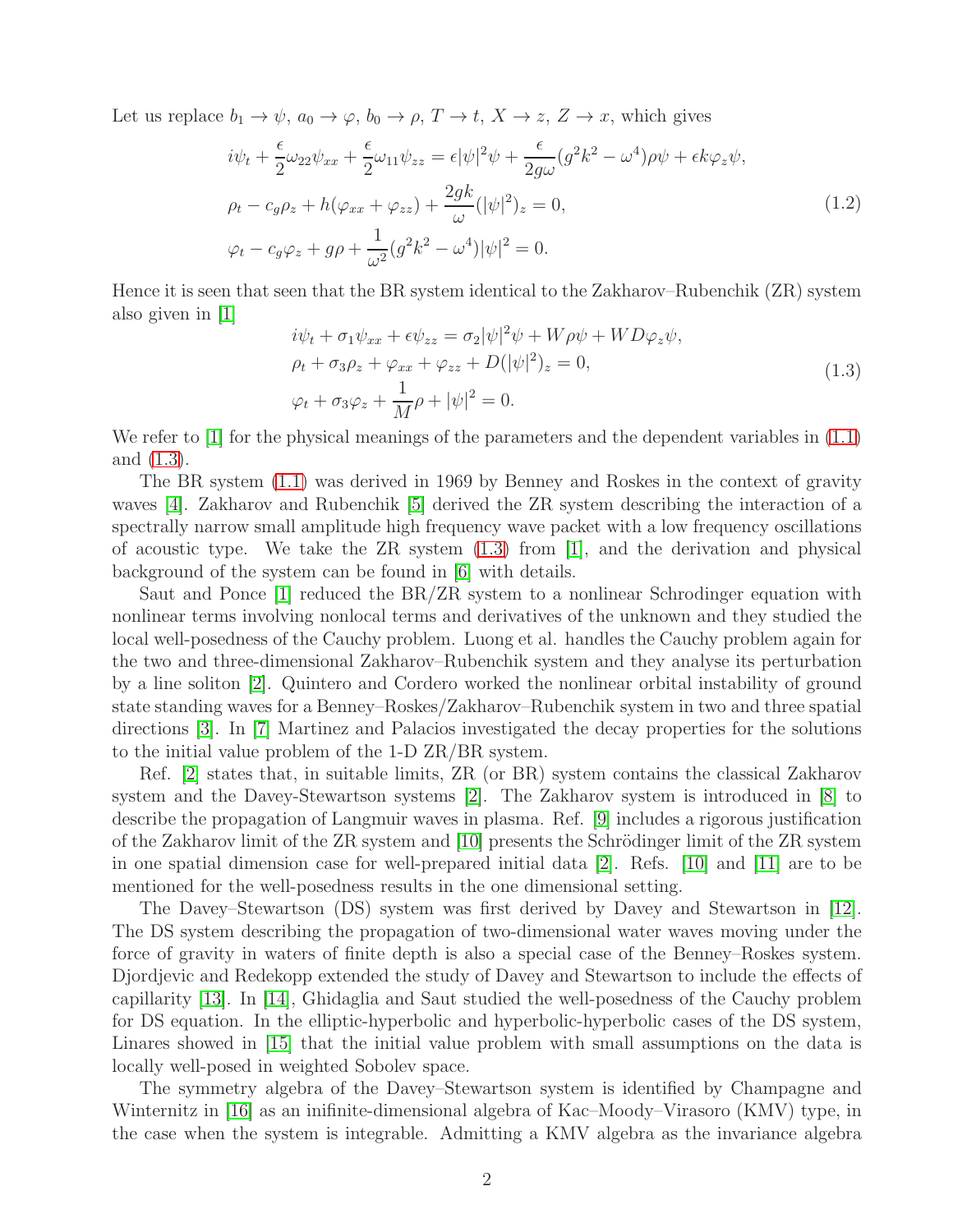is a property which is seen in some other integrable equations in  $(2+1)$ -dimensions. Based on and motivated by the recent works concentrating on the BR/ZR system, we aim at studying the Lie symmetry algebra of the BR/ZR system to discover its group-theoretical properties and to make a comparison with the Lie symmetry algebra of the Davey–Stewartson system of equations. Besides, we search for some exact solutions. Briefly, we summarize the achievements of our work as follows.

- The symmetry algebra of the BR/ZR system is identified and compared with that of the Davey–Stewartson system.
- By a traveling wave ansatz, we obtain several exact solutions in terms of trigonometric, hyperbolic and elliptic functions.
- Besides many of the exact solutions being periodic, we obtain a line soliton solution the first time, to the best of our knowledge, that makes a good reference to the available literature.
- We also obtain a lump-type stationary solution.

Section 2 is devoted to investigate the Lie symmetry algebra and in Section 3 we search for the exact solutions.

## 2 The Symmetry Algebra

### 2.1 DS symmetry algebra

Before introducing our results on the BR/ZR system, we would like to put a remark on the Lie symmetry algebra of the Davey–Stewartson system. Following the work [\[16\]](#page-15-15), we consider the Davey–Stewartson system in the form

<span id="page-2-0"></span>
$$
i\psi_t + \psi_{xx} + \epsilon_1 \psi_{yy} = \epsilon_2 |\psi|^2 \psi + \psi \phi,
$$
  
\n
$$
\phi_{xx} + \delta_1 \phi_{yy} = \delta_2 (|\psi|^2)_{yy}.
$$
\n(2.1)

This system was first derived in [\[12\]](#page-15-11), appearing as their equation (2.24a,b). Considering  $\psi =$  $u + iv$ ,  $\epsilon_1 = \pm 1$ ,  $\epsilon_2 = \pm 1$ , the Lie symmetry algebra of the DS system [\(2.1\)](#page-2-0) is reported in [\[16\]](#page-15-15) to be generated by

$$
\bar{\mathcal{V}} = \bar{\mathcal{X}}(f) + \bar{\mathcal{Y}}(g) + \bar{\mathcal{Z}}(h) + \bar{\mathcal{W}}(m)
$$
\n(2.2)

with

<span id="page-2-1"></span>
$$
\bar{\mathcal{X}}(f) = f(t)\partial_t + \frac{\dot{f}(t)}{2}(x\partial_x + y\partial_y - u\partial_u - v\partial_v - 2\phi\partial_\phi) \n- \frac{x^2 + \epsilon_1 y^2}{8} \ddot{f}(t)(v\partial_u - u\partial_v) - \frac{\ddot{f}(t)}{8}(x^2 + \epsilon_1 y^2)\partial_\phi, \n\bar{\mathcal{Y}}(g) = g(t)\partial_x - \frac{x}{2}\dot{g}(t)(v\partial_u - u\partial_v) - \frac{x}{2}\ddot{g}(t)\partial_\phi, \n\bar{\mathcal{Z}}(h) = h(t)\partial_y - \frac{\epsilon_1 y}{2}\dot{h}(t)(v\partial_u - u\partial_v) - \frac{\epsilon_1 y}{2}\ddot{h}(t)\partial_\phi, \n\bar{\mathcal{W}}(m) = m(t)(v\partial_u - u\partial_v) + \dot{m}(t)\partial_\phi.
$$
\n(2.3)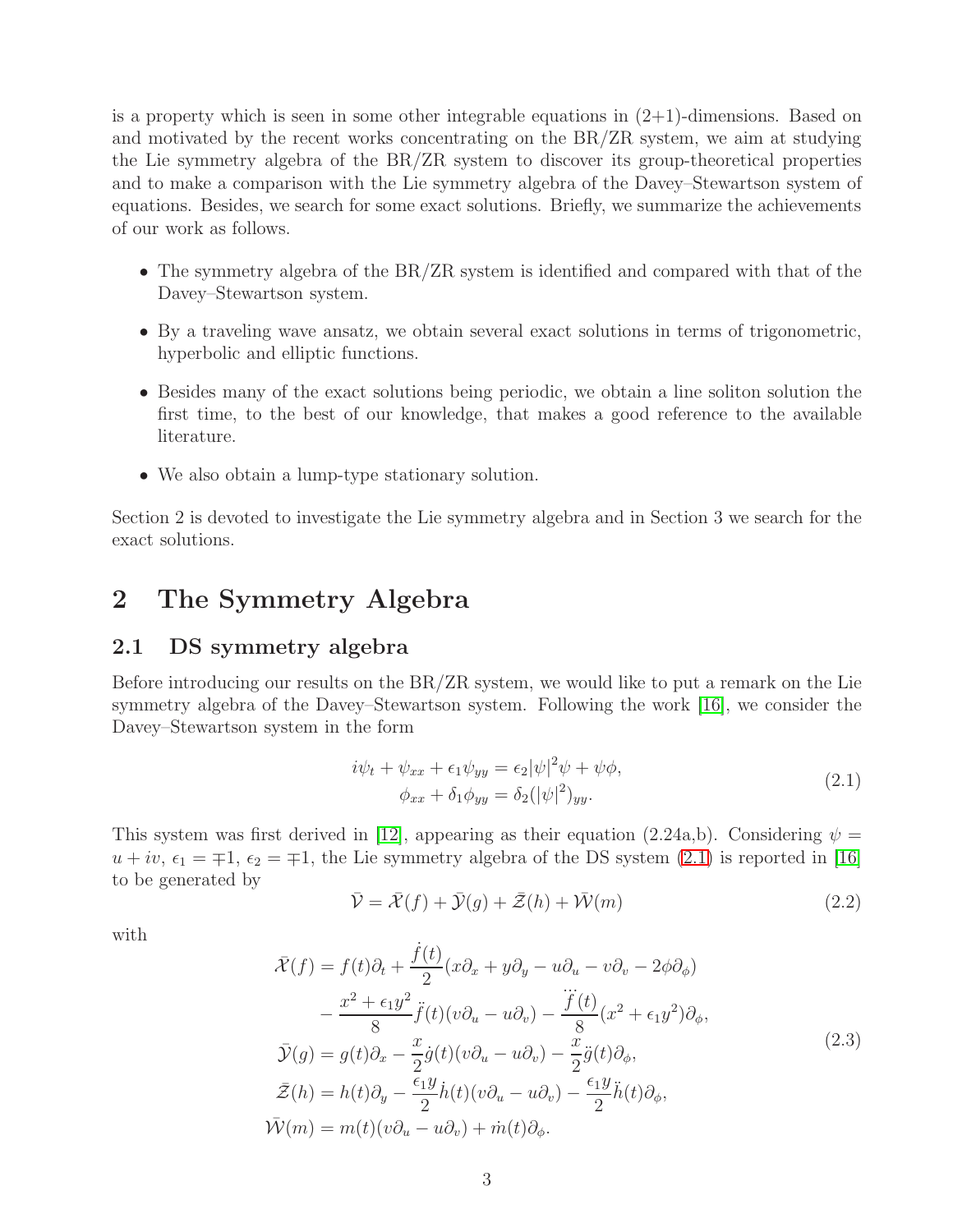where  $g(t)$ ,  $h(t)$ ,  $m(t)$  are arbitrary functions and  $f(t)$  is stated to satisfy

$$
f(t) = \begin{cases} \text{arbitrary,} & \delta_1 = -\epsilon_1 = \mp 1, \\ at^2 + bt + c, & \delta_1 \neq -\epsilon_1. \end{cases}
$$
 (2.4)

One of the main results of [\[16\]](#page-15-15) is that, exactly in the integrable case  $\delta_1 = -\epsilon_1$  of the DS system, the symmetry algebra of the DS system [\(2.1\)](#page-2-0) is an infinite-dimensional Lie algebra of Kac–Moody–Virasoro type, generated by vector fields in [\(2.3\)](#page-2-1) depending on four arbitrary functions of time. The algebra has the Levi decomposition  $\bar{\mathcal{X}}(f) \in {\bar{\mathcal{Y}}(g), \bar{\mathcal{Z}}(h), \bar{\mathcal{W}}(m)}$  [\[16\]](#page-15-15). For the structural information on KMV algebras and further examples of PDEs enjoying the KMV algebra as the invariance algebra we can refer to [\[17\]](#page-16-0).

Before deriving the system [\(2.1\)](#page-2-0), the first set of equations Davey and Stewartson derive in their work [\[12\]](#page-15-11), which are the equations  $(2.14)-(2.15)$  of [12], is a system of the form

<span id="page-3-1"></span>
$$
i\psi_t + \psi_{xx} + \epsilon_1 \psi_{yy} = \epsilon_2 |\psi|^2 \psi + \psi \varphi_y, \qquad (2.5a)
$$

<span id="page-3-0"></span>
$$
\varphi_{xx} + \delta_1 \varphi_{yy} = \delta_2 (|\psi|^2)_y \tag{2.5b}
$$

where  $\delta_1, \delta_2, \epsilon_1$  and  $\epsilon_2$  are real constants. Transition from [\(2.5\)](#page-3-0) to [\(2.1\)](#page-2-0) is straightforward by differentiating [\(2.5b\)](#page-3-1) with respect to y and replacing  $\varphi_y = \phi$  in both of the equations. Denoting  $\psi = u + iv$  and assuming  $\epsilon_1 = \pm 1$ ,  $\epsilon_2 = \pm 1$ , we determined that the Lie symmetry algebra of [\(2.5\)](#page-3-0) is generated by the vector field

$$
\mathcal{V} = \mathcal{X}(\tau) + \mathcal{Y}(\alpha) + \mathcal{Z}(\beta) + \mathcal{W}(\mu) + \mathcal{R}(\gamma) + \mathcal{S}(\delta)
$$
\n(2.6)

with

<span id="page-3-2"></span>
$$
\mathcal{X}(\tau) = \tau(t)\partial_t + \frac{\dot{\tau}(t)}{2}(x\partial_x + y\partial_y - u\partial_u - v\partial_v - \varphi\partial_\varphi)
$$
  
\n
$$
- \frac{x^2 + \epsilon_1 y^2}{8} \ddot{\tau}(t)(v\partial_u - u\partial_v) - \frac{\ddot{\tau}(t)}{8}(x^2y + \frac{\epsilon_1}{3}y^3)\partial_\varphi,
$$
  
\n
$$
\mathcal{Y}(\alpha) = \alpha(t)\partial_x - \frac{x}{2}\dot{\alpha}(t)(v\partial_u - u\partial_v) - \frac{xy}{2}\ddot{\alpha}(t)\partial_\varphi,
$$
  
\n
$$
\mathcal{Z}(\beta) = \beta(t)\partial_y - \frac{y}{2\epsilon_1}\dot{\beta}(t)(v\partial_u - u\partial_v) + \frac{\ddot{\beta}(t)}{4\epsilon_1}(\delta_1 x^2 - y^2)\partial_\varphi,
$$
  
\n
$$
\mathcal{W}(\mu) = \mu(t)(v\partial_u - u\partial_v) + y\dot{\mu}(t)\partial_\varphi,
$$
  
\n
$$
\mathcal{R}(\gamma) = x\gamma(t)\partial_\varphi,
$$
  
\n
$$
\mathcal{S}(\delta) = \delta(t)\partial_\varphi.
$$
\n(2.7)

where  $\alpha(t)$ ,  $\beta(t)$ ,  $\mu(t)$ ,  $\gamma(t)$ ,  $\delta(t)$  are arbitrary functions whereas the constants  $\epsilon_1$ ,  $\delta_1$  and the function  $\tau(t)$  must satisfy ...

$$
(\epsilon_1 + \delta_1)\ddot{\tau}(t) = 0. \tag{2.8}
$$

Therefore we have

$$
\tau(t) = \begin{cases}\text{arbitrary,} & \delta_1 = -\epsilon_1 = \mp 1, \\ \tau_2 t^2 + \tau_1 t + \tau_0, & \delta_1 \neq -\epsilon_1.\end{cases}
$$
\n(2.9)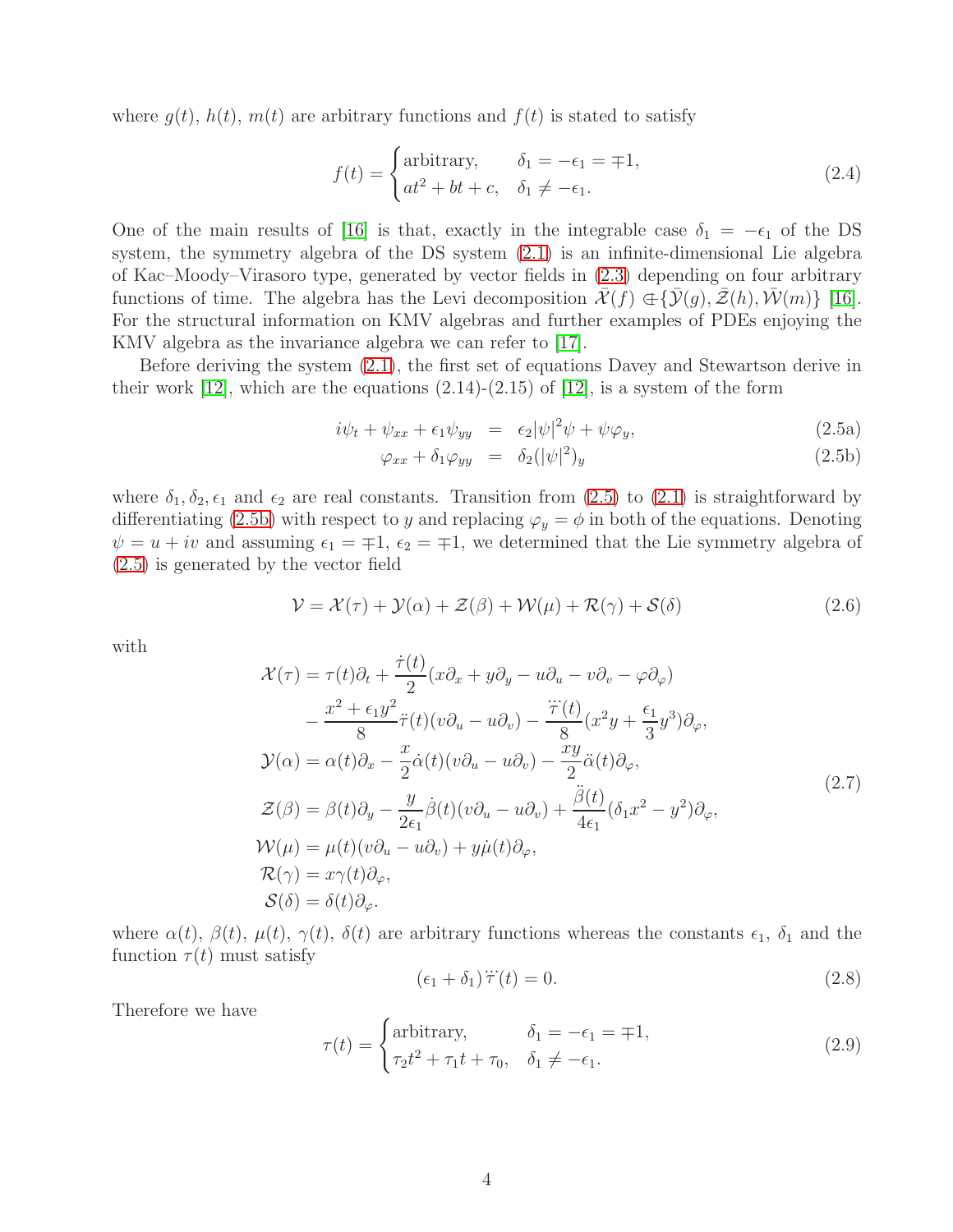For the generators [\(2.7\)](#page-3-2), the nonzero commutations are

$$
[\mathcal{X}(\tau_1), \mathcal{X}(\tau_2)] = \mathcal{X}(\tau_1 \dot{\tau}_2 - \dot{\tau}_1 \tau_2), \qquad [\mathcal{X}(\tau), \mathcal{Y}(\alpha)] = \mathcal{Y}(\tau \dot{\alpha} - \frac{1}{2} \dot{\tau} \alpha), [\mathcal{X}(\tau), \mathcal{Z}(\beta)] = \mathcal{Z}(\tau \dot{\beta} - \frac{1}{2} \dot{\tau} \beta), \qquad [\mathcal{X}(\tau), \mathcal{W}(\mu)] = \mathcal{W}(\tau \dot{\mu}), [\mathcal{X}(\tau), \mathcal{R}(\gamma)] = \mathcal{R}(\tau \dot{\gamma} + \dot{\tau} \gamma), \qquad [\mathcal{X}(\tau), \mathcal{S}(\delta)] = \mathcal{S}(\tau \dot{\delta} + \frac{1}{2} \dot{\tau} \delta), [\mathcal{Y}(\alpha_1), \mathcal{Y}(\alpha_2)] = -\frac{1}{2} \mathcal{W}(\alpha_1 \dot{\alpha}_2 - \dot{\alpha}_1 \alpha_2), \quad [\mathcal{Z}(\beta_1), \mathcal{Z}(\beta_2)] = -\frac{\epsilon_1}{2} \mathcal{W}(\beta_1 \dot{\beta}_2 - \dot{\beta}_1 \beta_2), [\mathcal{Y}(\alpha), \mathcal{Z}(\beta)] = \frac{1}{2} \mathcal{R}(\ddot{\alpha}\beta + \delta_1 \epsilon_1 \alpha \ddot{\beta}), \qquad [\mathcal{Y}(\alpha), \mathcal{R}(\gamma)] = \mathcal{S}(\alpha \gamma), [\mathcal{Z}(\beta), \mathcal{W}(\mu)] = \mathcal{S}(\beta \dot{\mu}).
$$
\n(2.10)

We can summarize this finding as follows.

**Proposition 2.1** When  $\delta_1 = -\epsilon_1 = \mp 1$ , the symmetry algebra of the DS system [\(2.5\)](#page-3-0) is an infinite-dimensional Kac–Moody–Virasoro algebra generated by the vector fields given in [\(2.7\)](#page-3-2), including 6 arbitrary functions of time. The algebra has the Levi decomposition

$$
\{\mathcal{X}(\tau)\}\in\{\mathcal{Y}(\alpha),\mathcal{Z}(\beta),\mathcal{W}(\mu),\mathcal{R}(\gamma),\mathcal{S}(\delta)\}.
$$
\n(2.11)

**Remark 2.1** The Lie algebra of the DS system in  $(2.1)$  includes 4 arbitrary functions of time if  $\delta_1 = -\epsilon_1$ , and 3 arbitrary functions of time if  $\delta_1 \neq -\epsilon_1$ . The Lie algebra of the DS system in [\(2.5\)](#page-3-0) includes 6 arbitrary functions of time if  $\delta_1 = -\epsilon_1$ , and 5 arbitrary functions of time if  $\delta_1 \neq -\epsilon_1$ ; hence richer than that of [\(2.1\)](#page-2-0).

### 2.2 BR/ZR symmetry algebra

From [\(1.2\)](#page-1-1) we solve

$$
\rho = \frac{1}{g} \left[ c_g \varphi_z - \varphi_t - \frac{1}{\omega^2} (g^2 k^2 - \omega^4) |\psi|^2 \right]
$$
\n(2.12)

and get

$$
i\psi_t + \frac{\epsilon}{2}\omega_{22}\psi_{xx} + \frac{\epsilon}{2}\omega_{11}\psi_{zz} = \epsilon(1 - \frac{A_0^2}{2g^2\omega^3})|\psi|^2\psi - \frac{\epsilon}{2g^2\omega}\psi\left\{A_0\frac{\partial}{\partial t} - (A_0c_g + 2g^2k\omega)\frac{\partial}{\partial z}\right\}\varphi,
$$
  

$$
\varphi_{xx} + (1 - \frac{c_g^2}{gh})\varphi_{zz} - \frac{1}{gh}\varphi_{tt} + \frac{2c_g}{gh}\varphi_{zt} = \frac{1}{gh\omega^2}\left\{A_0\frac{\partial}{\partial t} - (A_0c_g + 2g^2k\omega)\frac{\partial}{\partial z}\right\}|\psi|^2
$$
\n(2.13)

with  $A_0 = g^2 k^2 - \omega^4$ . Similarly, we solve from [\(1.3\)](#page-1-0) to obtain

$$
\rho = -M(\varphi_t + \sigma_3 \varphi_z + |\psi|^2) \tag{2.14}
$$

and find

$$
i\psi_t + \sigma_1 \psi_{xx} + \epsilon \psi_{zz} = (\sigma_2 - WM)|\psi|^2 \psi - W\psi \left\{ M \frac{\partial}{\partial t} + (M\sigma_3 - D) \frac{\partial}{\partial z} \right\} \varphi,
$$
  

$$
\varphi_{xx} + (1 - M\sigma_3^2)\varphi_{zz} - M\varphi_{tt} - 2M\sigma_3 \varphi_{zt} = \left\{ M \frac{\partial}{\partial t} + (M\sigma_3 - D) \frac{\partial}{\partial z} \right\} |\psi|^2.
$$
 (2.15)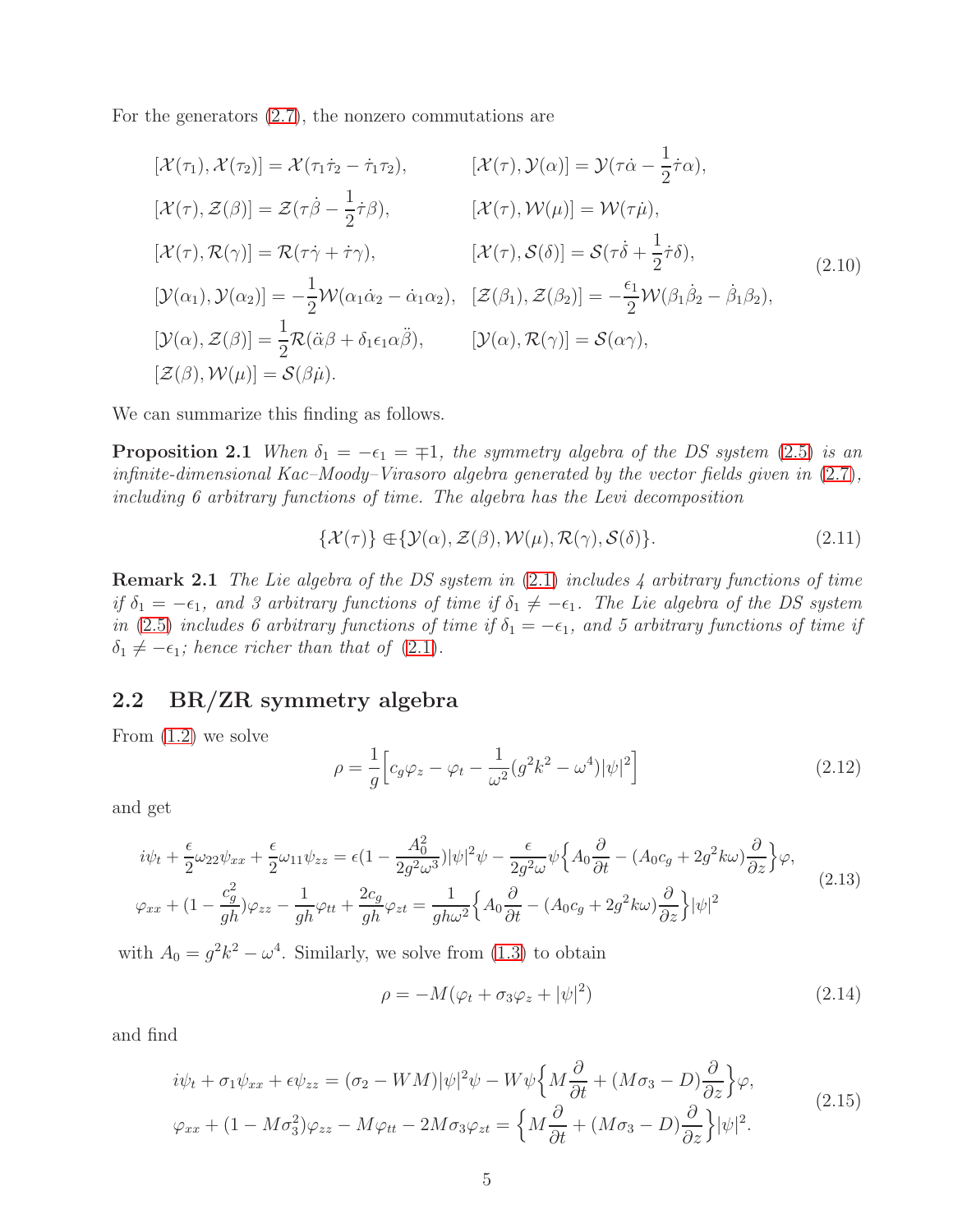See the correspondence between the new form of the BR and ZR systems. We shall concentrate on this final form of the ZR system in calculating the symmetries. Let us replace  $z \rightarrow y$  and re-label the constants as follows

<span id="page-5-0"></span>
$$
i\psi_t + a\psi_{xx} + \epsilon_0 \psi_{yy} = (b - w\eta)|\psi|^2 \psi - w\psi \left\{ m\frac{\partial}{\partial t} + (mc - d)\frac{\partial}{\partial y} \right\} \varphi, \tag{2.16}
$$

$$
\varphi_{xx} + (1 - mc^2)\varphi_{yy} - m\varphi_{tt} - 2mc\varphi_{yt} = \left\{ m\frac{\partial}{\partial t} + (mc - d)\frac{\partial}{\partial y} \right\} |\psi|^2. \tag{2.17}
$$

Clearly, when  $m = 0$ , this system reduces to [\(2.5\)](#page-3-0). We would like to point out here that  $a, b, c$ are considered as nonzero real numbers and  $\epsilon_0, d, m, w$  as positive.

We evaluate the symmetries in two cases. First, we shall find the symmetry algebra for the system  $(2.16)-(2.17)$  $(2.16)-(2.17)$ , so as to make a comparison with the algebra of Eq.  $(2.5)$ . Afterwards, we are going to simplify the derivatives appearing on the right hand sides, and that will give the chance to see also the comparison with the symmetry algebra of Eq. [\(2.1\)](#page-2-0).

#### 2.2.1 BR/ZR in the first form

Separating  $\psi = u + iv$ , the Lie symmetry algebra BR/ZR system [\(2.16\)](#page-5-0)-[\(2.17\)](#page-5-1) is generated by the infinitesimal

$$
\mathcal{V} = \tau_0 \partial_t + \xi_0 \partial_x + \eta_0 \partial_y - \chi(t)(v \partial_u - u \partial_v) + \left[\frac{1}{m w} \chi(t) + P(x, \zeta)\right] \partial_\varphi \tag{2.18}
$$

where  $\tau_0$ ,  $\xi_0$ ,  $\eta_0$  and

<span id="page-5-1"></span>
$$
\zeta = my - (mc - d)t,\tag{2.19}
$$

with  $\chi(t)$  and  $P(x,\zeta)$  satisfying

$$
P_{xx} + m(m - d^2)P_{\zeta\zeta} = \frac{1}{w}\ddot{\chi}(t).
$$
\n(2.20)

The RHS of this equation depends on t only, and the LHS depends on x and  $\zeta$ . Therefore, it must be equal to a constant, say,  $c_1$ ,

$$
P_{xx} + m(m - d^2)P_{\zeta\zeta} = \frac{1}{w}\ddot{\chi}(t) = c_1.
$$
\n(2.21)

Therefore we have  $\chi(t) = \frac{c_1 w}{c_1}$ 2  $t^2 + s_1 t + s_0$ . For the solution to  $P_{xx} + m(m - d^2)P_{\zeta\zeta} = c_1$ , let  $P(x,\zeta) = \bar{P}(x,\zeta) + \frac{c_1}{2}$ 2  $x^2$ . Then  $\overline{P}$  satisfies

$$
\bar{P}_{xx} + m(m - d^2)\bar{P}_{\zeta\zeta} = 0.
$$
\n(2.22)

(A) Suppose  $m < d^2$ . Set  $\alpha_0^2 = m(d^2 - m)$ . Then

$$
\bar{P}_{xx} - \alpha_0^2 \bar{P}_{\zeta\zeta} = 0 \tag{2.23}
$$

is integrated to

$$
\bar{P} = F(\alpha_0 x - \zeta) + G(\alpha_0 x + \zeta) \tag{2.24}
$$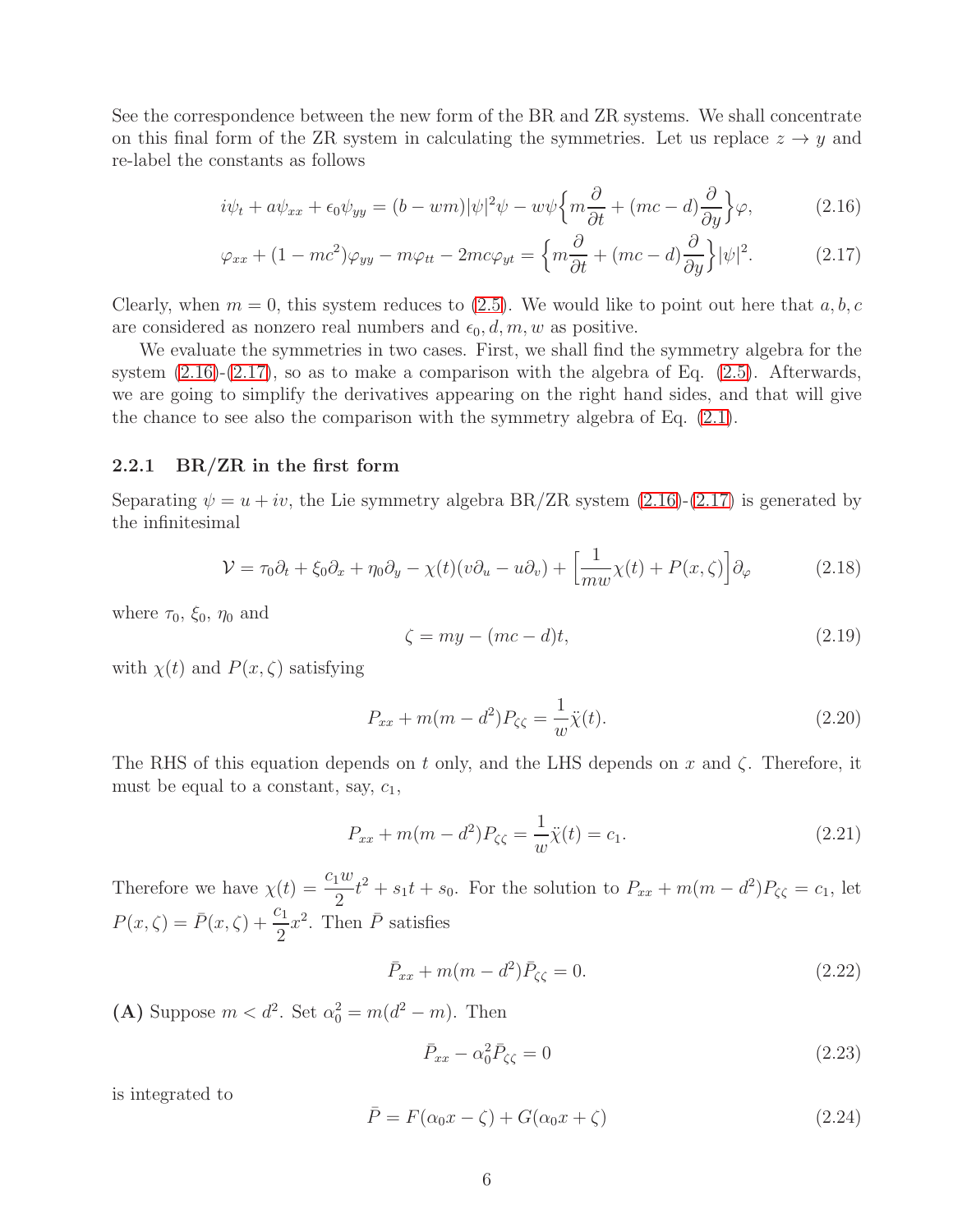and hence

$$
P(x,\zeta) = F(\alpha_0 x - \zeta) + G(\alpha_0 x + \zeta) + \frac{c_1}{2}x^2.
$$
 (2.25)

We see that the Lie algebra is spanned by

$$
\mathcal{X}_1 = \partial_t, \quad \mathcal{X}_2 = \partial_x, \quad \mathcal{X}_3 = \partial_y,
$$
  
\n
$$
\mathcal{X}_4 = -v\partial_u + u\partial_v + \frac{1}{mw}\partial_\varphi,
$$
  
\n
$$
\mathcal{X}_5 = t(-v\partial_u + u\partial_v) + \frac{t}{mw}\partial_\varphi,
$$
  
\n
$$
\mathcal{X}_6 = t^2(-v\partial_u + u\partial_v) + (\frac{t^2}{mw} + \frac{x^2}{w})\partial_\varphi,
$$
  
\n
$$
\mathcal{P}_\mathcal{A}(F) = F\left(\sqrt{m(d^2 - m)}x - my + (mc - d)t\right)\partial_\varphi,
$$
  
\n
$$
\mathcal{Q}_\mathcal{A}(G) = G\left(\sqrt{m(d^2 - m)}x + my - (mc - d)t\right)\partial_\varphi
$$
 (2.26)

where  $F(s)$  and  $G(s)$  are arbitrary single-variable functions. The nonzero commutations are

$$
[\mathcal{X}_{1}, \mathcal{X}_{5}] = \mathcal{X}_{4}, \qquad [\mathcal{X}_{1}, \mathcal{X}_{6}] = 2\mathcal{X}_{5}, [\mathcal{X}_{1}, \mathcal{P}_{\mathcal{A}}(F)] = (mc - d)\mathcal{P}_{\mathcal{A}}(F'), \qquad [\mathcal{X}_{1}, \mathcal{Q}_{\mathcal{A}}(G)] = (d - mc)\mathcal{Q}_{\mathcal{A}}(G'), [\mathcal{X}_{2}, \mathcal{P}_{\mathcal{A}}(F)] = \sqrt{m(d^{2} - m)}\mathcal{P}_{\mathcal{A}}(F'), \qquad [\mathcal{X}_{2}, \mathcal{Q}_{\mathcal{A}}(G)] = \sqrt{m(d^{2} - m)}\mathcal{Q}_{\mathcal{A}}(G'), [\mathcal{X}_{3}, \mathcal{P}_{\mathcal{A}}(F)] = -m\mathcal{P}_{\mathcal{A}}(F'), \qquad [\mathcal{X}_{3}, \mathcal{Q}_{\mathcal{A}}(G)] = m\mathcal{P}_{\mathcal{A}}(G'), [\mathcal{X}_{2}, \mathcal{X}_{6}] = \frac{1}{w\sqrt{m(d^{2} - m)}}(\mathcal{P}_{\mathcal{A}}|_{F(s)=s} + \mathcal{Q}_{\mathcal{A}}|_{G(s)=s}).
$$
\n(2.27)

(B) Suppose  $m > d^2$ .  $\bar{P}(x,\zeta)$  satisfies

$$
\bar{P}_{xx} + m(m - d^2)\bar{P}_{\zeta\zeta} = 0.
$$
\n(2.28)

Let us scale  $\hat{\zeta} = \frac{\zeta}{\sqrt{2\pi}}$  $\sqrt{m(m-d^2)}$ . Then we have

$$
\bar{P}_{xx} + \bar{P}_{\hat{\zeta}\hat{\zeta}} = 0. \tag{2.29}
$$

Then

$$
\bar{P} = H(x, \hat{\zeta}),\tag{2.30}
$$

where  $H$  is any harmonic function. Therefore we find that

$$
P(x,\zeta) = H\left(x, \frac{\zeta}{\sqrt{m(m - d^2)}}\right) + \frac{c_1}{2}x^2.
$$
 (2.31)

Similarly, we obtain the previous generators  $\mathcal{X}_i$ ,  $i = 1, ..., 6$  and

$$
\mathcal{P}_{\mathcal{B}}(H) = H(x, \sigma)\partial_{\varphi}, \qquad \sigma = \frac{my - (mc - d)t}{\sqrt{m(m - d^2)}}
$$
(2.32)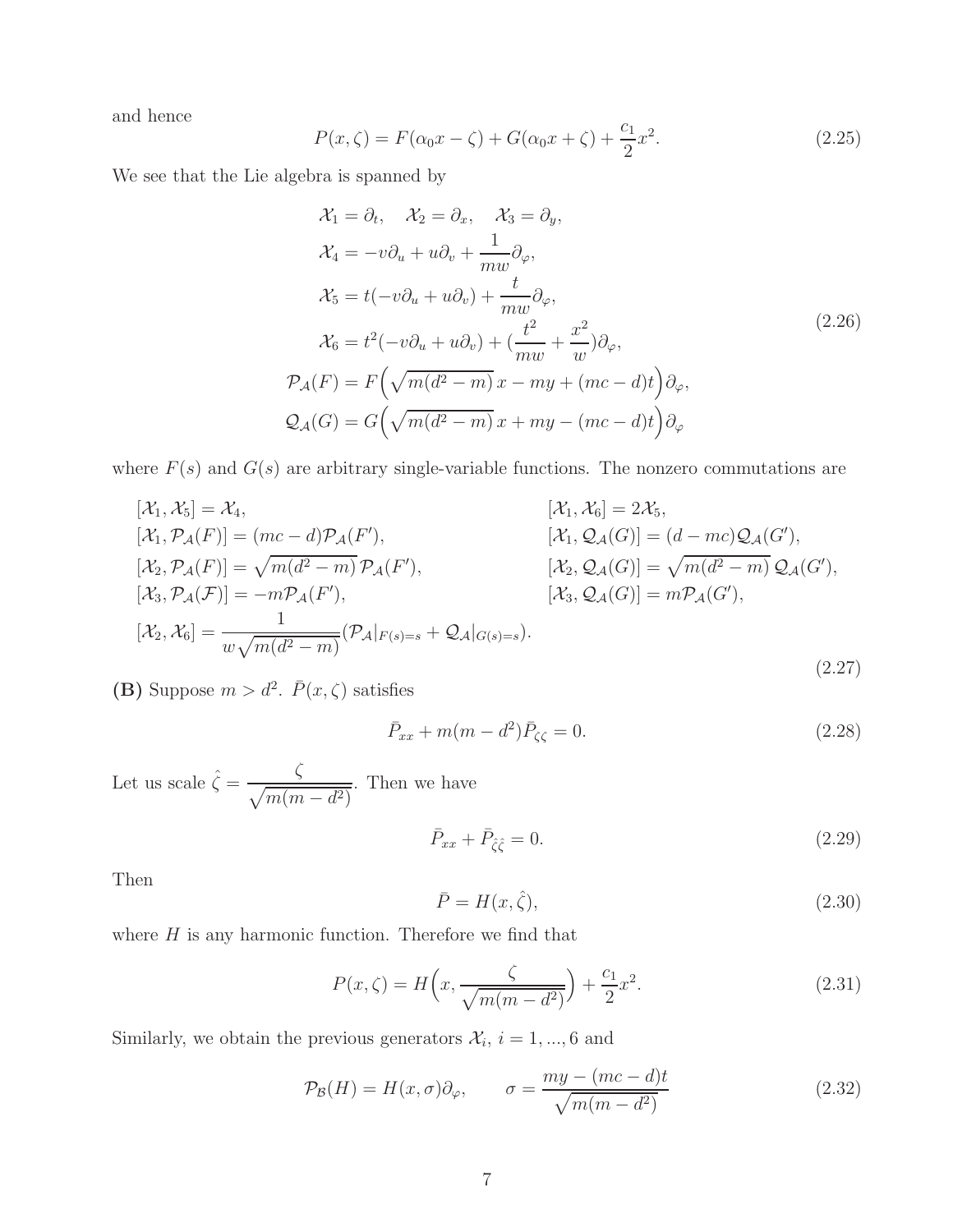where  $H$  is an arbitrary harmonic function. The nonzero commutation relations are

$$
[\mathcal{X}_1, \mathcal{X}_5] = \mathcal{X}_4, \qquad [\mathcal{X}_1, \mathcal{X}_6] = 2\mathcal{X}_5,
$$
  
\n
$$
[\mathcal{X}_2, \mathcal{X}_6] = \mathcal{P}_{\mathcal{B}}(H)|_{H(x,\sigma)=2x/w}, \quad [\mathcal{X}_1, \mathcal{P}_{\mathcal{B}}(H)] = \frac{d - mc}{\sqrt{m(m - d^2)}} \mathcal{P}_{\mathcal{B}}\Big(H_{\sigma}(x,\sigma)\Big),
$$
  
\n
$$
[\mathcal{X}_2, \mathcal{P}_{\mathcal{B}}(H)] = \mathcal{P}_{\mathcal{B}}\Big(H_x(x,\sigma)\Big), \quad [\mathcal{X}_3, \mathcal{P}_{\mathcal{B}}(H)] = \sqrt{\frac{m}{m - d^2}} \mathcal{P}_{\mathcal{B}}\Big(H_{\sigma}(x,\sigma)\Big).
$$
\n(2.33)

(C) Suppose  $m = d^2$ . Then solving  $P_{xx}(x,\zeta) = c_1$  yields

$$
P(x,\zeta) = \frac{c_1}{2}x^2 + R(\zeta)x + S(\zeta),
$$
\n(2.34)

where R, S are arbitrary functions. In addition to  $\mathcal{X}_i$ ,  $i = 1, ..., 6$ , we obtain the generators

$$
\mathcal{P}_{\mathcal{C}}(R) = xR\big(dy - (cd - 1)t\big)\partial_{\varphi},
$$
  
\n
$$
\mathcal{Q}_{\mathcal{C}}(S) = S\big(dy - (cd - 1)t\big)\partial_{\varphi}
$$
\n(2.35)

where  $R(s)$  and  $S(s)$  are arbitrary functions of a single variable. We present the nonzero commutation relations as follows.

$$
[\mathcal{X}_1, \mathcal{X}_5] = \mathcal{X}_4, \qquad [\mathcal{X}_1, \mathcal{X}_6] = 2\mathcal{X}_5, [\mathcal{X}_1, \mathcal{P}_C(R)] = (1 - cd)\mathcal{P}_C(R'), \quad [\mathcal{X}_2, \mathcal{P}_C(R)] = \mathcal{Q}_C(R), [\mathcal{X}_3, \mathcal{P}_C(R)] = d\mathcal{P}_C(R'), \qquad [\mathcal{X}_1, \mathcal{Q}_C(S)] = (1 - cd)\mathcal{Q}_C(S') [\mathcal{X}_3, \mathcal{Q}_C(S)] = d\mathcal{Q}_C(S'), \qquad [\mathcal{X}_2, \mathcal{X}_6] = \mathcal{P}_C(R)|_{R(s) = 2/w}.
$$
\n(2.36)

**Proposition 2.2** The invariance algebra of the  $BR/ZR$  system [\(2.16\)](#page-5-0)-[\(2.17\)](#page-5-1) is infinite-dimensional and has the following bases.

 $\circ m < d^2: \qquad \mathcal{L}_{\mathcal{A}} = {\mathcal{X}_i, \mathcal{P}_{\mathcal{A}}(F), \mathcal{Q}_{\mathcal{A}}(G)}, \quad i = 1, ..., 6,$  $\circ m > d^2: \qquad \mathcal{L}_{\mathcal{B}} = {\mathcal{X}_i, \mathcal{P}_{\mathcal{B}}(H)}, \qquad i = 1, ..., 6,$  $o \ m = d^2: \qquad \mathcal{L}_{\mathcal{C}} = {\mathcal{X}_i, \mathcal{P}_{\mathcal{C}}(R), \mathcal{Q}_{\mathcal{C}}(S)}, \quad i = 1, \ldots, 6.$ 

#### 2.2.2 BR/ZR in the second form

Notice that the directional derivatives on the RHS of Eqs. [\(2.16\)](#page-5-0)-[\(2.17\)](#page-5-1) are in the same direction. This gives us the chance to simplify the right hand sides of these equations by a rotational transformation. We keep the variables  $(x, \psi, \varphi)$  as they are and do the transformation  $(y, t) \rightarrow (\xi, \eta)$  with

$$
t = k_1 \xi + k_2 \eta, \qquad y = \ell_1 \xi + \ell_2 \eta. \tag{2.37}
$$

with the condition  $\kappa_0 = k_1 \ell_2 - \ell_1 k_2 \neq 0$ . When we choose  $k_1 = m$ ,  $\ell_1 = mc - d$ , the mentioned directional derivative becomes

$$
m\frac{\partial}{\partial t} + (mc - d)\frac{\partial}{\partial y} = \frac{\partial}{\partial \xi}.
$$
\n(2.38)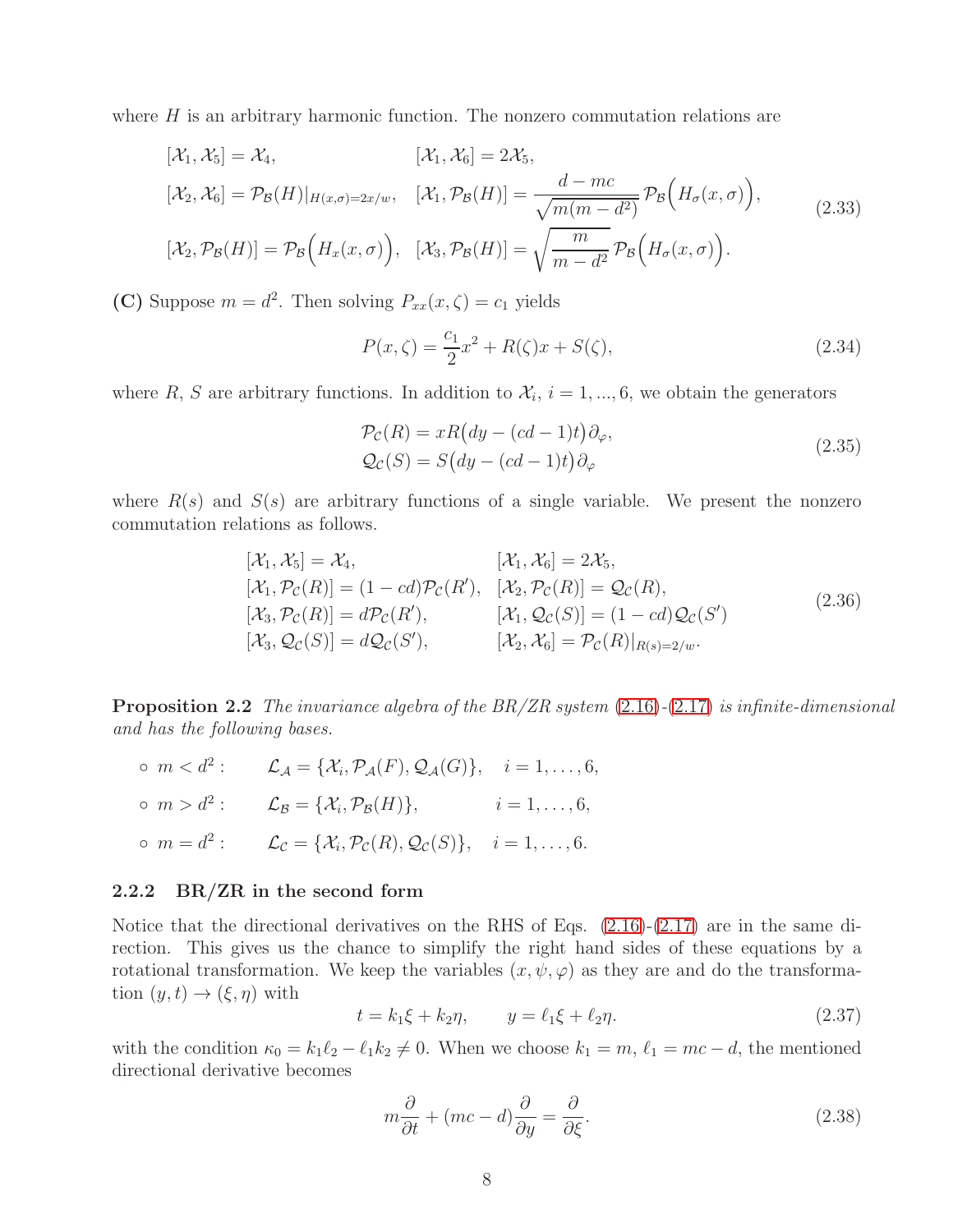With this transformation, we write [\(2.16\)](#page-5-0) as

<span id="page-8-1"></span>
$$
i\left(\frac{-\ell_1}{\kappa_0}\right)\psi_{\eta} + a\psi_{xx} + \frac{\epsilon_0 k_2^2}{\kappa_0^2}\psi_{\xi\xi} + \frac{\epsilon_0 k_1^2}{\kappa_0^2}\psi_{\eta\eta} - \frac{2\epsilon_0 k_1 k_2}{\kappa_0^2}\psi_{\xi\eta} + i\left(\frac{\ell_2}{\kappa_0}\right)\psi_{\xi} = (b - w\eta)|\psi^2|\psi - w\psi\varphi_{\xi}.\tag{2.39}
$$

This way, the term  $\varphi_{\xi\eta}$  appearing on the LHS of [\(2.17\)](#page-5-1) is eliminated if we choose  $k_2 = d\sqrt{m}$ ,  $\ell_2 = \sqrt{m}(cd-1)$  and we obtain

<span id="page-8-0"></span>
$$
\varphi_{xx} + \frac{1}{d^2 - m} (\varphi_{\xi\xi} - \varphi_{\eta\eta}) = (|\psi|^2)_{\xi}
$$
\n(2.40)

with the condition  $\kappa = \sqrt{m(d^2 - m)} \neq 0$ . Differentiating [\(2.40\)](#page-8-0) with respect to  $\xi$  once and replacing  $\varphi_{\xi} = \phi$ , we consider [\(2.39\)](#page-8-1) and [\(2.40\)](#page-8-0) in the form

$$
ia_1\psi_t + a\psi_{xx} + a_2\psi_{yy} + a_3\psi_{tt} + a_4\psi_{ty} + ia_5\psi_y = (b - \nu m)|\psi^2|\psi - \psi\phi,
$$
 (2.41)

<span id="page-8-3"></span><span id="page-8-2"></span>
$$
\phi_{xx} + \frac{1}{d^2 - m} (\phi_{yy} - \phi_{tt}) = (|\psi|^2)_{yy}
$$
\n(2.42)

with

$$
a_1 = \frac{d - mc}{(d^2 - m)\sqrt{m}}, \quad a_2 = \frac{\epsilon_0 d^2}{(d^2 - m)^2}, \quad a_3 = \frac{\epsilon_0 m}{(d^2 - m)^2},
$$
  
\n
$$
a_4 = -\frac{2\epsilon_0 d\sqrt{m}}{(d^2 - m)^2}, \quad a_5 = \frac{dc - 1}{d^2 - m}.
$$
\n(2.43)

The symmetries are generated by the vector fields

$$
\bar{\mathcal{X}}_1 = \partial_t, \quad \bar{\mathcal{X}}_2 = \partial_x, \quad \bar{\mathcal{X}}_3 = \partial_y, \quad \bar{\mathcal{X}}_4 = -v\partial_u + u\partial_v,\tag{2.44}
$$

$$
\bar{\mathcal{X}}_5 = (dt + \sqrt{m}y)(-v\partial_u + u\partial_v) + \frac{1}{w\sqrt{m}}\partial_\phi,
$$
\n(2.45)

$$
\bar{\mathcal{X}}_6 = (dt + \sqrt{m}y)^2(-v\partial_u + u\partial_v) + \frac{2(dt + \sqrt{m}y)}{w\sqrt{m}}\partial_\phi
$$
\n(2.46)

with the nonzero commutations being

$$
[\bar{\mathcal{X}}_1, \bar{\mathcal{X}}_5] = d\bar{\mathcal{X}}_4, \qquad [\bar{\mathcal{X}}_1, \bar{\mathcal{X}}_6] = 2d\bar{\mathcal{X}}_5, [\bar{\mathcal{X}}_3, \bar{\mathcal{X}}_5] = \sqrt{m}\bar{\mathcal{X}}_4, \quad [\bar{\mathcal{X}}_3, \bar{\mathcal{X}}_6] = 2\sqrt{m}\bar{\mathcal{X}}_5.
$$
\n(2.47)

**Proposition 2.3** The  $BR/ZR$  system  $(2.41)-(2.42)$  $(2.41)-(2.42)$  $(2.41)-(2.42)$  admits a six-dimensional Lie algebra with the basis  $\{\bar{\mathcal{X}}_i\}, i = 1, \ldots, 6.$ 

## 3 Exact Solutions

A solution of the form

<span id="page-8-4"></span>
$$
\psi = e^{i\theta} \Psi(\nu), \qquad \varphi = \Phi(\nu), \quad \nu = \nu_1 x + \nu_2 y + \nu_0 t, \quad \theta = \theta_1 x + \theta_2 y + \theta_0 t, \tag{3.1}
$$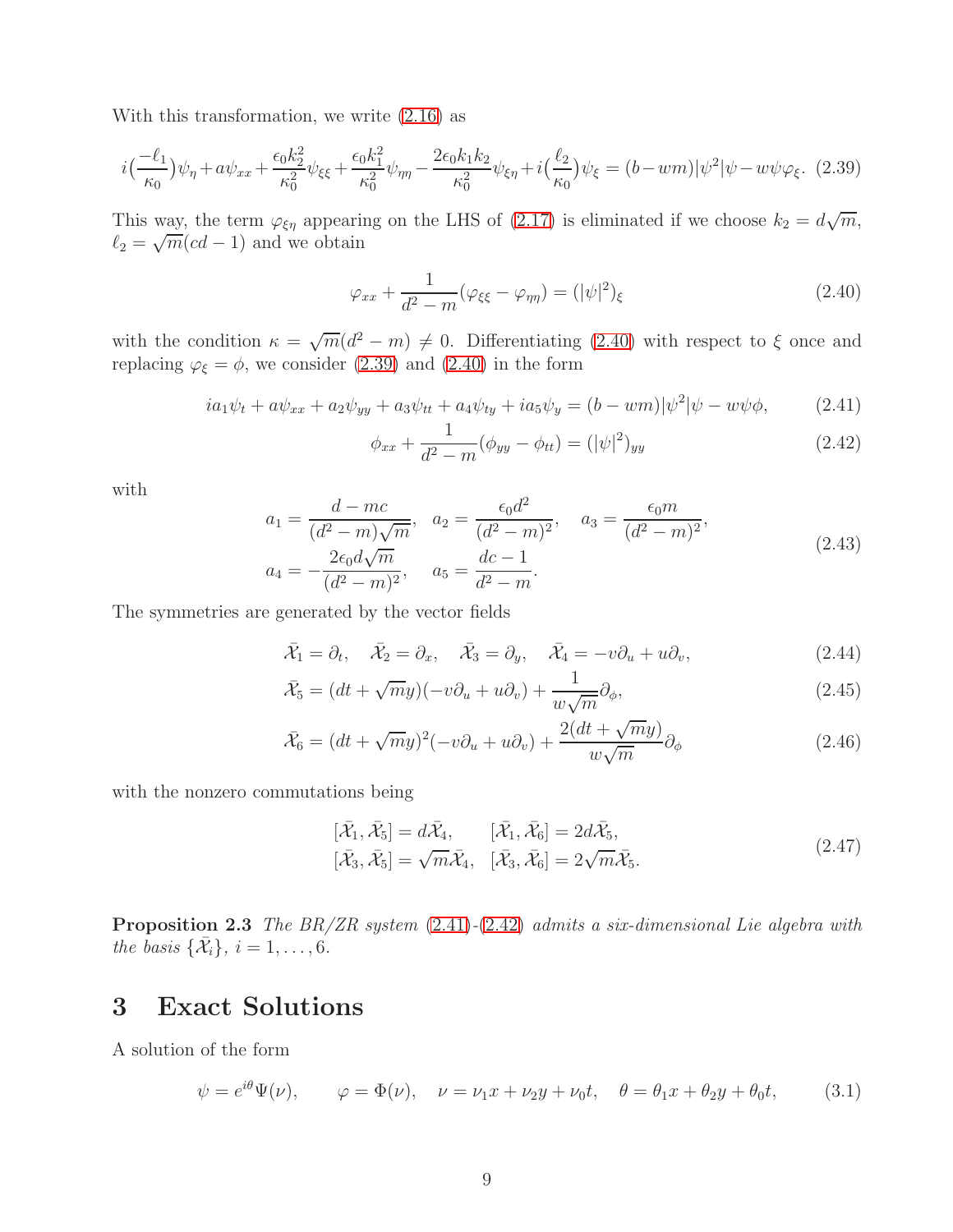where  $\nu_i$ ,  $\theta_i$ ,  $i = 0, 1, 2$  are real constants [\[18\]](#page-16-1), reduces the BR/ZR system in [\(2.16\)](#page-5-0)-[\(2.17\)](#page-5-1) to the system of nonlinear ordinary differential equations

$$
(a\nu_1^2 + \epsilon_0 \nu_2^2) \Psi'' + i(2a\nu_1 \theta_1 + 2\epsilon_0 \nu_2 \theta_2 + \nu_0) \Psi' - (a\theta_1^2 + \epsilon_0 \theta_2^2 + \theta_0) \Psi + (mw - b) \Psi^3 + w(m\nu_0 + mc\nu_2 - d\nu_2) \Psi \Phi' = 0,
$$
 (3.2)

$$
2(d\nu_2 - m\nu_0 - mc\nu_2)\Psi\Psi' + (\nu_1^2 + \nu_2^2 - m(\nu_0 + c\nu_2)^2)\Phi'' = 0
$$
\n(3.3)

which requires

$$
2a\nu_1\theta_1 + 2\epsilon_0\nu_2\theta_2 + \nu_0 = 0.
$$
\n(3.4)

Integration of second equation one time and taking the constant of integration to be zero, we obtain

<span id="page-9-3"></span>
$$
\Phi' = K\Psi^2, \qquad K = \frac{m\nu_0 + (mc - d)\nu_2}{\nu_1^2 + \nu_2^2 - m(\nu_0 + c\nu_2)^2}.
$$
\n(3.5)

Substituting Φ′ into first equation we obtain

<span id="page-9-0"></span>
$$
\Psi'' = 2A\Psi^3 + B\Psi \tag{3.6}
$$

where

$$
A = \frac{b - mw - wK(m\nu_0 + (mc - d)\nu_2)}{2(av_1^2 + \epsilon_0 \nu_2^2)}, \qquad B = \frac{a\theta_1^2 + \epsilon_0 \theta_2^2 + \theta_0}{a\nu_1^2 + \epsilon_0 \nu_2^2}.
$$
 (3.7)

Multiplying both sides of  $(3.6)$  by  $\Psi'$ , we obtain

<span id="page-9-1"></span>
$$
(\Psi')^2 = A\Psi^4 + B\Psi^2 + C \tag{3.8}
$$

where C is an arbitrary constant.

Having obtained [\(3.8\)](#page-9-1), we are going to produce several types of solutions. First of all, by a scaling  $\Psi = \alpha_1 p$ ,  $\nu = \beta_1 q$ , [\(3.8\)](#page-9-1) can be converted to a specific canonical form that yields elliptic functions. We first assume  $\Delta = B^2 - 4AC > 0$  and present three different cases.

(i) When 
$$
A > 0
$$
,  $B < 0$ ,  $C > 0$ , for  $\alpha_1^2 = C\beta_1^2$  and  $\beta_1^2 = -\frac{B + \sqrt{B^2 - 4AC}}{2AC}$ , (3.8) is transformed to

$$
\left(\frac{dp}{dq}\right)^2 = (1 - p^2)(1 - \kappa^2 p^2)
$$
\n(3.9)

with  $\kappa^2 = AC\beta_1^4$ . We obtain

<span id="page-9-2"></span>
$$
\Psi = \alpha_1 \operatorname{sn} \left( \frac{1}{\beta_1} (\nu + \delta_0), \kappa \right). \tag{3.10}
$$

To illustrate this elliptic periodic solution at  $t = 0$ , we choose all the parameters in  $(2.16)-(2.17)$  $(2.16)-(2.17)$ and [\(3.1\)](#page-8-4) equal to 1, except  $\theta_0 = -5$ ,  $\nu_0 = -4$ ,  $C = 0.5$ . Thus Figure 1 is the plot of

$$
\Psi = 0.625953 \times \text{sn}\left(1.12965(x+y), 0.418871\right). \tag{3.11}
$$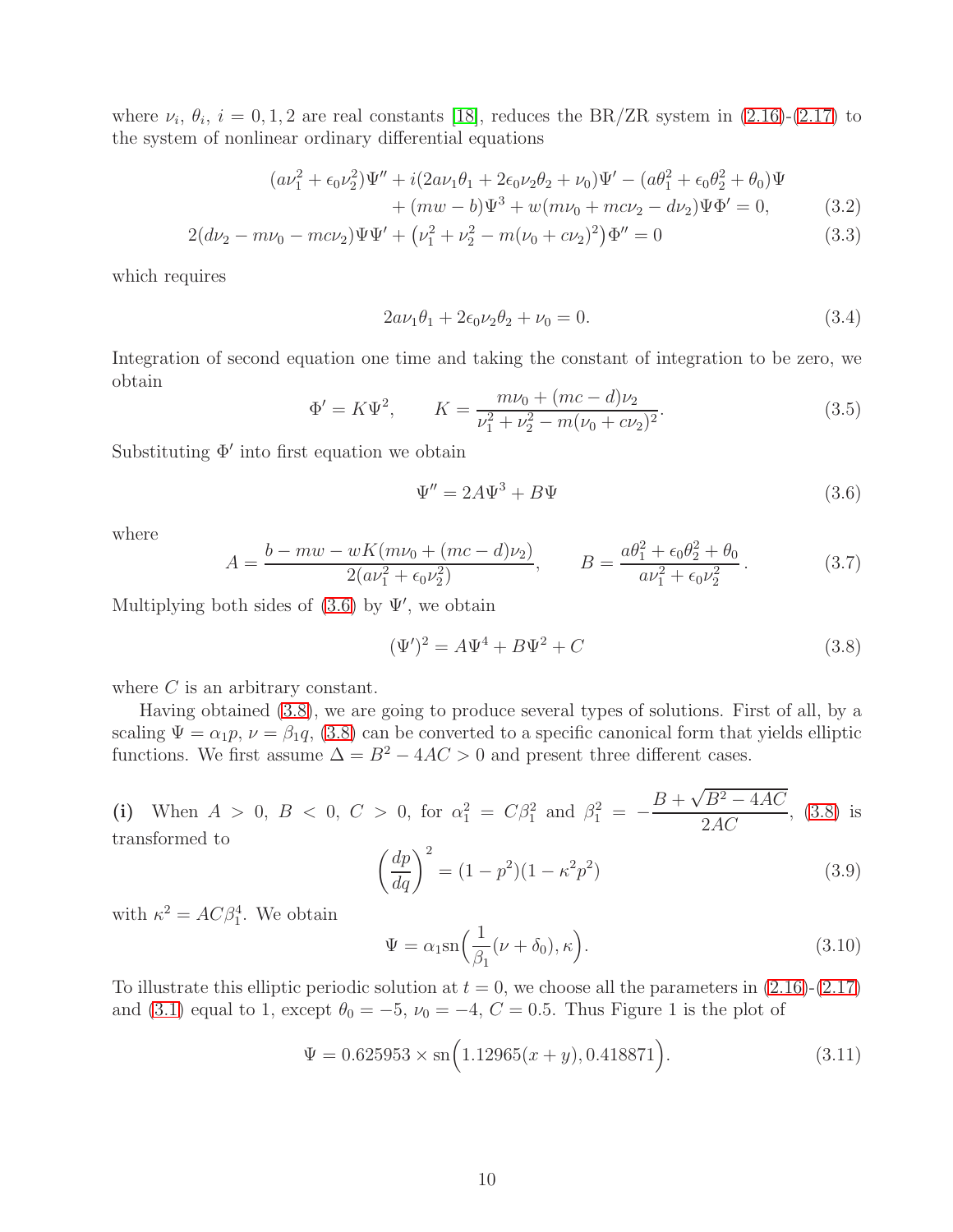

Figure 1: The plot for  $\Psi$  of [\(3.10\)](#page-9-2) for  $t = 0$ . The values of parameters are equal to 1 except  $\theta_0 = -5, \nu_0 = -4, C = 0.5.$ 

(ii) In case  $A < 0, C > 0$ , with  $\alpha_1^2 = B + \sqrt{B^2 - 4AC}$ 2A  $\kappa^2 = \frac{A\alpha_1^2}{8A_1^2}$  $2A\alpha_1^2 + B$ and  $\beta_1^2 = \kappa^2$  $A\alpha_1^2$ , [\(3.8\)](#page-9-1) is transformed to

$$
\left(\frac{dp}{dq}\right)^2 = (1 - p^2)(\kappa'^2 + \kappa^2 p^2)
$$
\n(3.12)

with  $\kappa^2 = 1 - \kappa^2$ . Then we get

$$
\Psi = \alpha_1 \text{cn} \Big( \frac{1}{\beta_1} (\nu + \delta_0), \kappa \Big). \tag{3.13}
$$

(iii) When  $A, B, C > 0$ , for  $\alpha_1^2 = C\beta_1^2$  and  $\beta_1^2 = \frac{B - \sqrt{B^2 - 4AC}}{2AC}$  $\frac{2AC}{2AC}$ , [\(3.8\)](#page-9-1) is transformed to

$$
\left(\frac{dp}{dq}\right)^2 = (1+p^2)(1+\kappa'^2p^2)
$$
\n(3.14)

with  $\kappa^2 = AC\beta_1^4$ . We obtain

$$
\Psi = \alpha_1 \text{tn} \Big( \frac{1}{\beta_1} (\nu + \delta_0), \kappa \Big). \tag{3.15}
$$

There are several possible types of elliptic solutions that can be obtained from [\(3.8\)](#page-9-1) through a similar treatment yet not to be included here. Furthermore, one can also obtain trigonometric and hyperbolic type solutions, which can also be recovered as the limiting cases of the elliptic solutions family. In special, when  $C = 0$  and  $B \neq 0$  in [\(3.8\)](#page-9-1), the equation reduces to

$$
\frac{d\Psi}{\Psi\sqrt{A\Psi^2 + B}} = \varepsilon d\nu\tag{3.16}
$$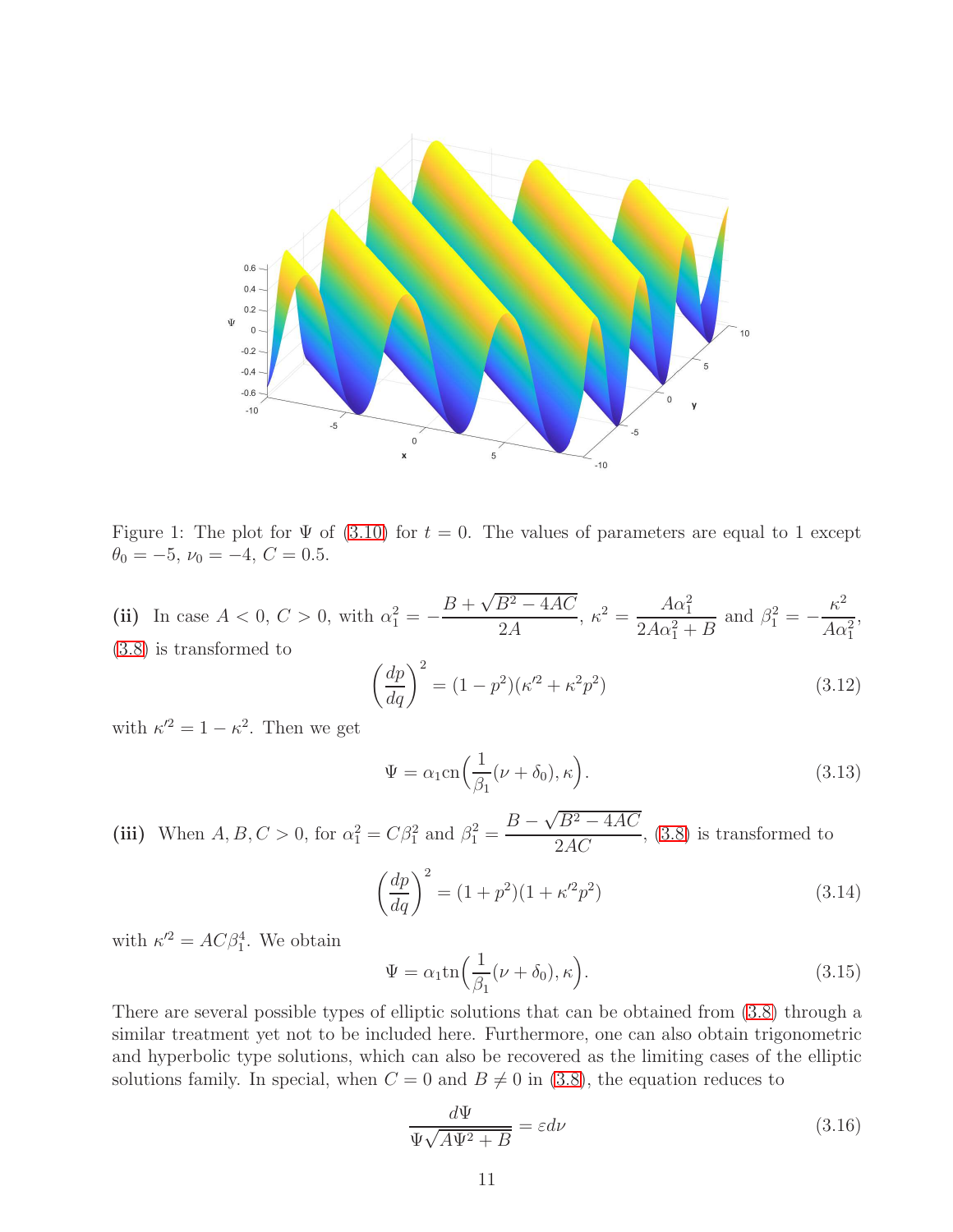where  $\varepsilon = \pm 1$ . We can evaluate this integral in the following three different cases.

(iv) In case  $A > 0$  and  $B > 0$ , we obtain

$$
\Psi(\nu) = -\varepsilon \sqrt{\frac{B}{A}} \operatorname{csch}\left(\sqrt{B}(\nu + \delta_0)\right),\tag{3.17}
$$

$$
\Phi(\nu) = -\frac{K\sqrt{B}}{A}\coth\left(\sqrt{B}(\nu + \delta_0)\right) + \Phi_0.
$$
\n(3.18)

(v) When  $A > 0$  and  $B < 0$ , we obtain

$$
\Psi(\nu) = \sqrt{-\frac{B}{A}} \sec\left(\sqrt{-B}(\nu + \delta_0)\right),\tag{3.19}
$$

$$
\Phi(\nu) = \frac{K\sqrt{-B}}{A} \tan\left(\sqrt{-B}(\nu + \delta_0)\right) + \Phi_0.
$$
\n(3.20)

(vi) If  $A < 0$  and  $B > 0$ , we obtain

<span id="page-11-0"></span>
$$
\Psi(\nu) = \sqrt{-\frac{B}{A}} \operatorname{sech}\left(\sqrt{B}(\nu + \delta_0)\right),\tag{3.21}
$$

<span id="page-11-1"></span>
$$
\Phi(\nu) = -\frac{K\sqrt{B}}{A}\tanh\left(\sqrt{B}(\nu + \delta_0)\right) + \Phi_0.
$$
\n(3.22)

**Remark 3.1** For the  $(1+1)$ -dimensional case, [\[2\]](#page-15-1) and [\[19\]](#page-16-2) present an exact solution of a similar form to (vi) and in [\[19\]](#page-16-2), there are also numerical investigations based on that solution. To the best of our knowledge, the solution [\(3.21\)](#page-11-0)-[\(3.22\)](#page-11-1), plotted in Figure 2, appear the first time in the literature for the  $(2+1)$ -dimensional BR/ZR system. We think this solution might also be useful for the kind of numerical investigations done for a stability analysis appearing in Chapter 6 of  $[19]$ .

To illustrate the solution in  $(3.21)-(3.22)$  $(3.21)-(3.22)$ , we choose all the parameters in  $(2.16)-(2.17)$  $(2.16)-(2.17)$  and [\(3.1\)](#page-8-4) equal to 1, except  $w = 3$  and  $\theta_2 = -3/2$ . Therefore in Figure 2 we plot

$$
\Psi = \sqrt{17} \operatorname{sech}\left(\sqrt{\frac{17}{8}}(x+y)\right), \quad \Phi = -\sqrt{34} \tanh\left(\sqrt{\frac{17}{8}}(x+y)\right). \tag{3.23}
$$

If  $\Delta = B^2 - 4AC = 0$ , then [\(3.8\)](#page-9-1) takes the form

$$
\frac{d\Psi}{2A\Psi^2 + B} = \frac{\varepsilon}{2\sqrt{A}} d\nu \tag{3.24}
$$

where  $\varepsilon = \mp 1$ .

(vii) If  $B > 0$ , we find

$$
\Psi(\nu) = \varepsilon \sqrt{\frac{B}{2A}} \tan \left( \sqrt{\frac{B}{2}} (\nu + \delta_0) \right)
$$
\n(3.25)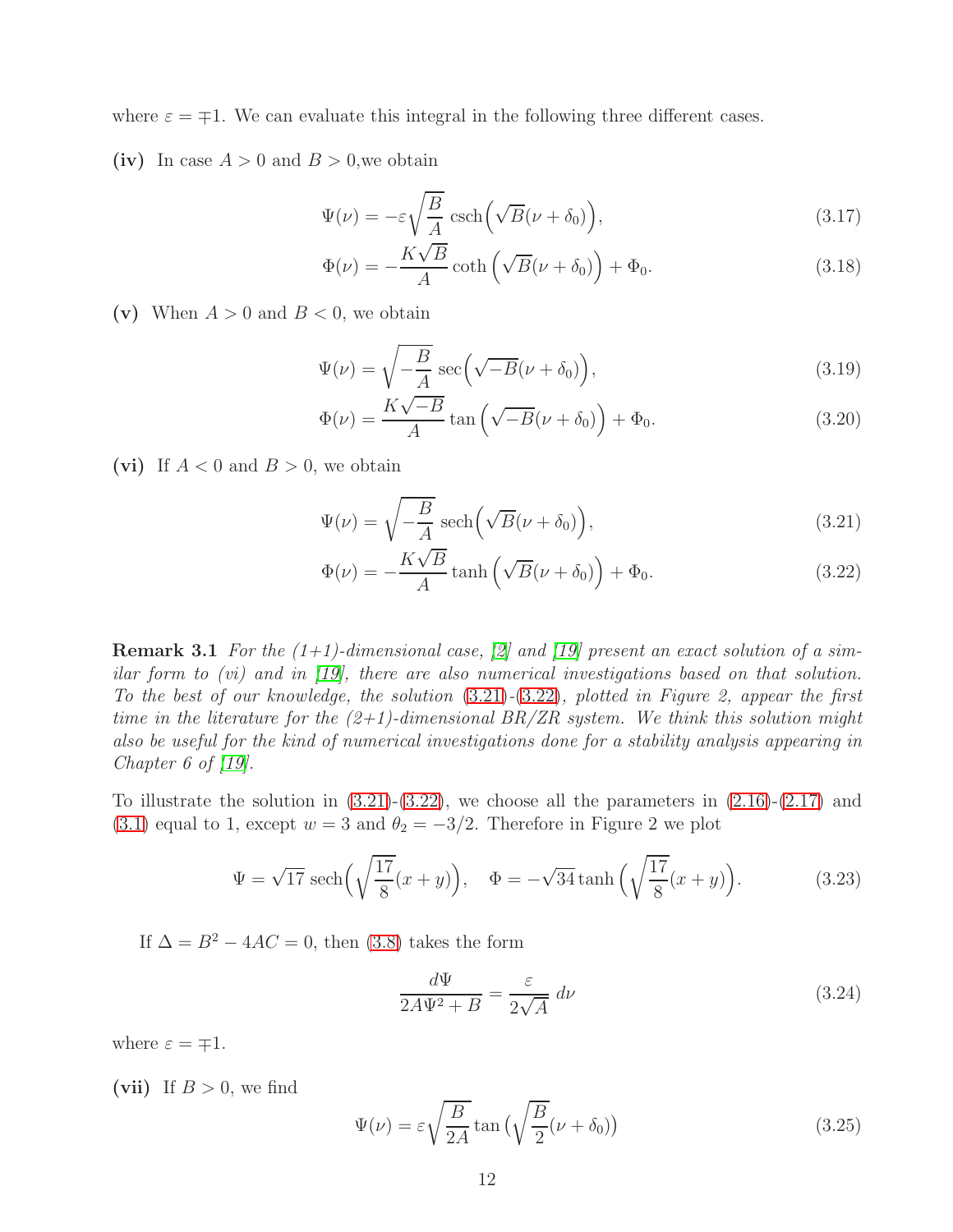

$$
(\mathrm{a})
$$



(b)

Figure 2: Plots for (a)  $(3.21)$ , (b)  $(3.22)$  for  $t = 0$ . The values of parameters are equal to 1 except  $w = 3$  and  $\theta_2 = -3/2$ .

where A and C are positive,  $\delta_0$  is integration constant. We integrate [\(3.5\)](#page-9-3) and find

$$
\Phi(\nu) = \frac{K\sqrt{B}}{A\sqrt{2}}\tan\left(\sqrt{\frac{B}{2}}(\nu+\delta_0)\right) - \frac{BK}{2A}\nu + \Phi_0.
$$
\n(3.26)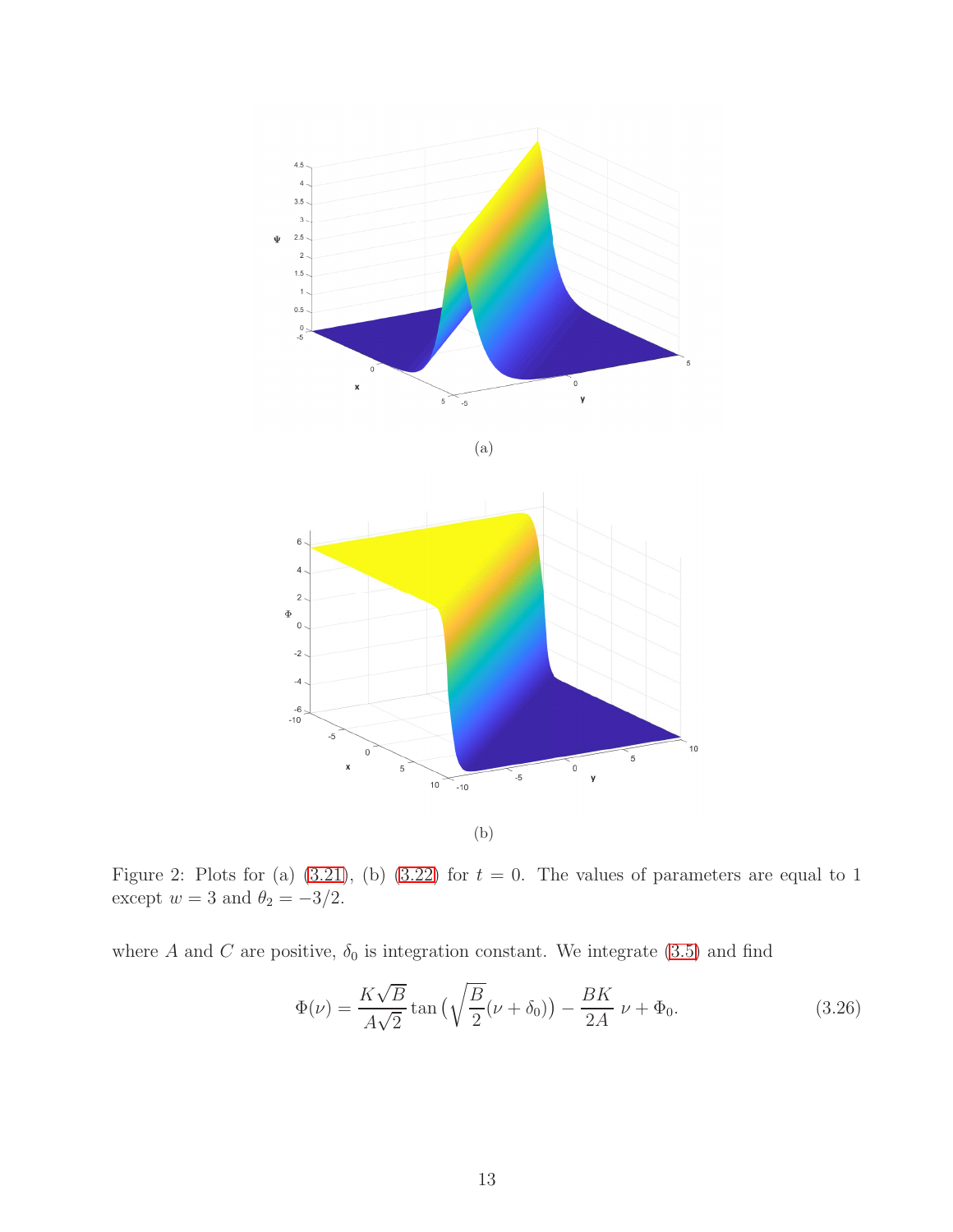(viii) If  $B < 0$ , we obtain that

$$
\Psi = -\varepsilon \sqrt{\frac{-B}{2A}} \tanh\left[\sqrt{\frac{-B}{2}}(\nu + \delta_0)\right],\tag{3.27}
$$

$$
\Phi = -\frac{K\sqrt{-B}}{A\sqrt{2}}\tanh\left[\sqrt{-\frac{B}{2}}(\nu + \delta_0)\right] - \frac{BK}{2A}\nu + \Phi_0.
$$
\n(3.28)

### 3.1 A lump type stationary solution

Following the work [\[21\]](#page-16-3), we suggest a solution of the form

<span id="page-13-0"></span>
$$
\psi(x, y, t) = \frac{1}{\Omega(x, y)}, \qquad \varphi(x, y, t) = \lambda_3 \frac{\partial_y \Omega(x, y)}{\Omega(x, y)}
$$
(3.29)

to  $(2.16)-(2.17)$  $(2.16)-(2.17)$ , where  $\Omega(x,y) = \lambda_1 x^2 + \lambda_2 y^2 + 1$ . Under some restrictions for a and b, we determine  $\lambda_1, \lambda_2, \lambda_3$  as

$$
\lambda_1 = \frac{mw - b}{8a}, \qquad \lambda_2 = \frac{b - mw}{8\epsilon_0}, \qquad \lambda_3 = \frac{4\epsilon_0}{(mc - d)w}
$$
\n(3.30)

when

$$
a = \frac{\epsilon_0}{mc^2 - 1}, \qquad b = \frac{(c^2m^2 - d^2 - 2m + 2mcd)w}{2(mc^2 - 1)}.
$$
\n(3.31)

The solution [\(3.29\)](#page-13-0) can be used as an initial condition to obtain the development of a lump profile with numerical schemes. We plot this stationary solution for the values of the parameters  $d = \epsilon_0 = w = 1$  and  $c = 1/4$ ,  $m = 1/6$ ; that is, explicitly,

<span id="page-13-1"></span>
$$
\psi(x, y, t) = \frac{1}{1 + 0.0574x^2 + 0.0580y^2}, \qquad \varphi(x, y, t) = -\frac{0.4842y}{1 + 0.0574x^2 + 0.0580y^2}
$$
(3.32)

is pictured in Figure 3.

## 4 Conclusion

In this article we focused on the Benney–Roskes/Zakharov–Rubenchik system of equations. The recent literature includes works which have taken into consideration this system from several approaches. The system has connections with the well-known widely studied Davey– Stewartson system of equations. From the group-theoretical point of view, the DS system of equations admits an infinite-dimensional Lie symmetry algebra of KMV type exactly in the integrable case, which is a feature shared by some other integrable equations in  $(2+1)$ dimensions. Besides, for the DS system, there is also a vast amount of literature devoted to the search for exact solutions. The fact that the BR/ZR system includes the DS system in the limiting case motivated us to investigate the Lie invariance algebra of the BR/ZR system and also search for any type of exact solutions that might contribute to the available literature.

Through our analysis we identified the Lie algebra of the BR/ZR system also as an infinitedimensional one. We were also successful in obtaining exact solutions of several types, i.e. periodic, line soliton and stationary solutions. We believe these solutions will draw the attentions of the community and they might support and motivate further research on the BR/ZR system.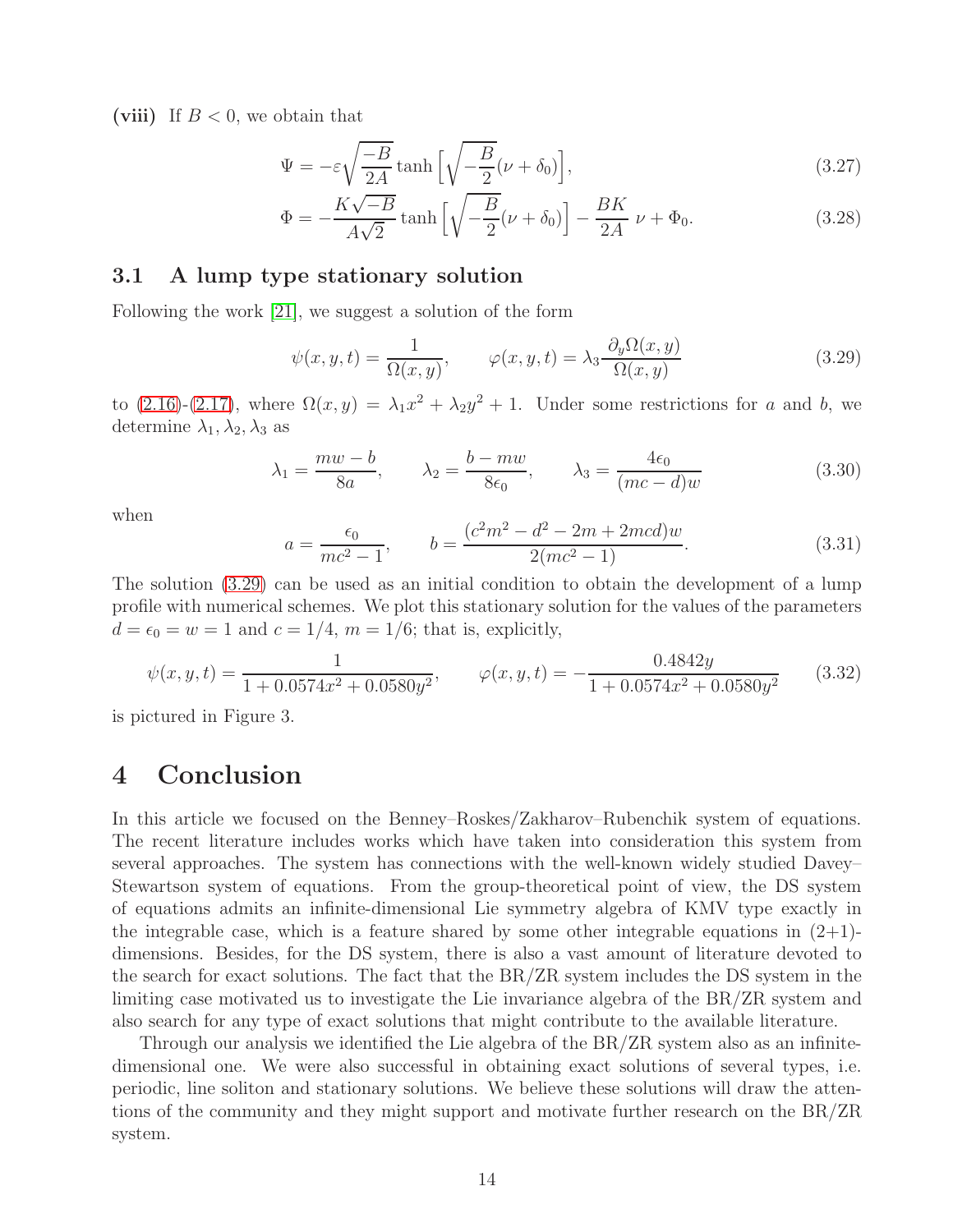





(b)

Figure 3: Plots of [\(3.32\)](#page-13-1). The values of parameters are  $d = \epsilon_0 = w = 1$  and  $c = 1/4$ ,  $m = 1/6$ .

# Acknowledgement

We would like to thank Prof. Faruk Güngör for carefully reading the manuscript and for his valuable suggestions.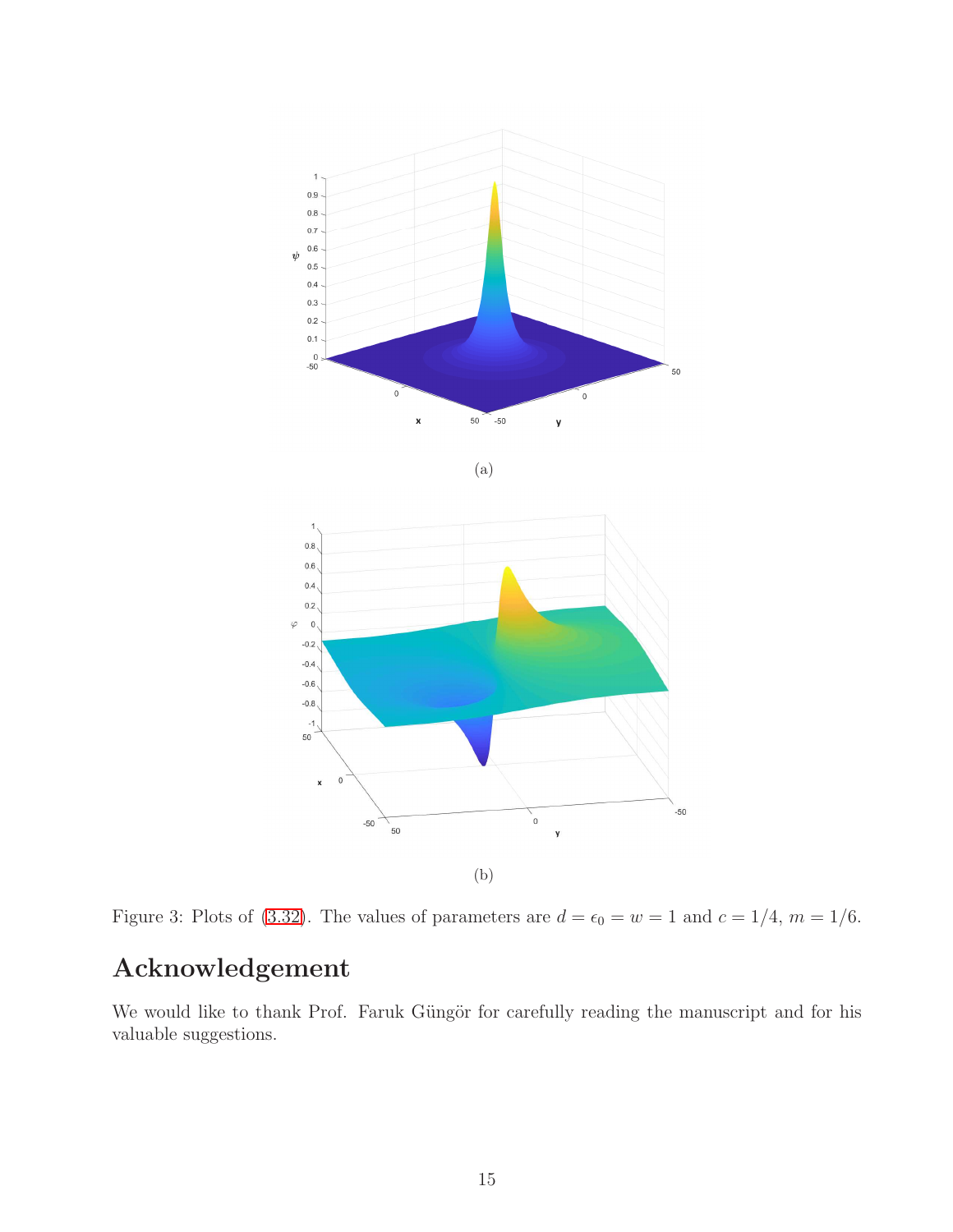### <span id="page-15-0"></span>References

- <span id="page-15-1"></span>[1] G. Ponce and J. C. Saut, 2005. Well-posedness for the Benney–Roskes/Zakharov– Rubenchik system, Discrete and Continuous Dynamical Systems, 13(3), 811–825.
- [2] H. Luong, N. J. Mauser, and J. C. Saut, 2018. On the Cauchy problem for the Zakharov– Rubenchik/Benney–Roskes system, Communications on Pure and Applied Analysis, 17(4), 1573–1594.
- <span id="page-15-2"></span>[3] J. R. Quintero and J. C. Cordero, 2020. Instability of the standing waves for a Benney– Roskes/Zakharov–Rubenchik system and blow-up for the Zakharov equations, Discrete and Continuous Dynamical Systems - Series B, (25)4, 1213–1240.
- <span id="page-15-4"></span><span id="page-15-3"></span>[4] D. J. Benney and G. J. Roskes, 1969. Wave instabilities, Studies in Applied Mathematics, 48(4), 377–385.
- <span id="page-15-5"></span>[5] V. E. Zakharov and A. M. Rubenchik, 1972. Nonlinear interaction of high-frequency and low-frequency waves, Journal of Applied Mechanics and Technical Physics, 13(5), 669–681.
- <span id="page-15-6"></span>[6] V. E. Zakharov and E. A. Kuznetsov, 1997. Hamiltonian formalism for nonlinear waves, Physics Uspekhi, 40(11), p. 1087–1116.
- <span id="page-15-7"></span>[7] M. E. Martínez and J. M. Palacios 2021. On long-time behavior of solutions of the Zakharov–Rubenchik/Benney–Roskes system, arXiv: 2102.06926 [math.AP].
- <span id="page-15-8"></span>[8] V. E. Zakharov, 1972. Collapse of Langmuir waves, Soviet Physics JETP, 35(5), 908–914.
- [9] J. C. C. Ceballos, 2016. Supersonic limit for the Zakharov–Rubenchik system, Journal of Differential Equations, 261(9), 5260–5288.
- <span id="page-15-10"></span><span id="page-15-9"></span>[10] F. Oliveira, 2008. Adiabatic limit of the Zakharov-Rubenchik equation, Reports on Mathematical Physics,  $61(1)$ ,  $13-27$ .
- <span id="page-15-11"></span>[11] F. Linares and C. Matheus, 2009. Well posedness for the 1D Zakharov-Rubenchik system, Advances in Differential Equations, 14(3-4), 261–288.
- <span id="page-15-12"></span>[12] A. Davey and K. Stewartson, 1974. On three-dimensional packets of surface waves, Proc. R. Soc. Lond. A, 338(1613), 101–110.
- [13] V. D. Djordjevic and L. G. Redekopp, 1977. On two-dimensional packets of capillarygravity waves, Journal of Fluid Mechanics, 79(4), 703–714.
- <span id="page-15-13"></span>[14] J. M. Ghidaglia and J. C. Saut, 1990. On the initial value problem for the Davey– Stewartson systems, Nonlinearity, 3(2), 475–506.
- <span id="page-15-14"></span>[15] F. Linares and G. Ponce, 1993. On the Davey–Stewartson systems, in Annales de l'Institut Henri Poincaré  $(C)$  Non Linear Analysis, 10, 523–548.
- <span id="page-15-15"></span>[16] B. Champagne and P. Winternitz, 1988. On the infinite-dimensional symmetry group of the Davey–Stewartson equations, Journal of Mathematical Physics, 29(1), 1–8.